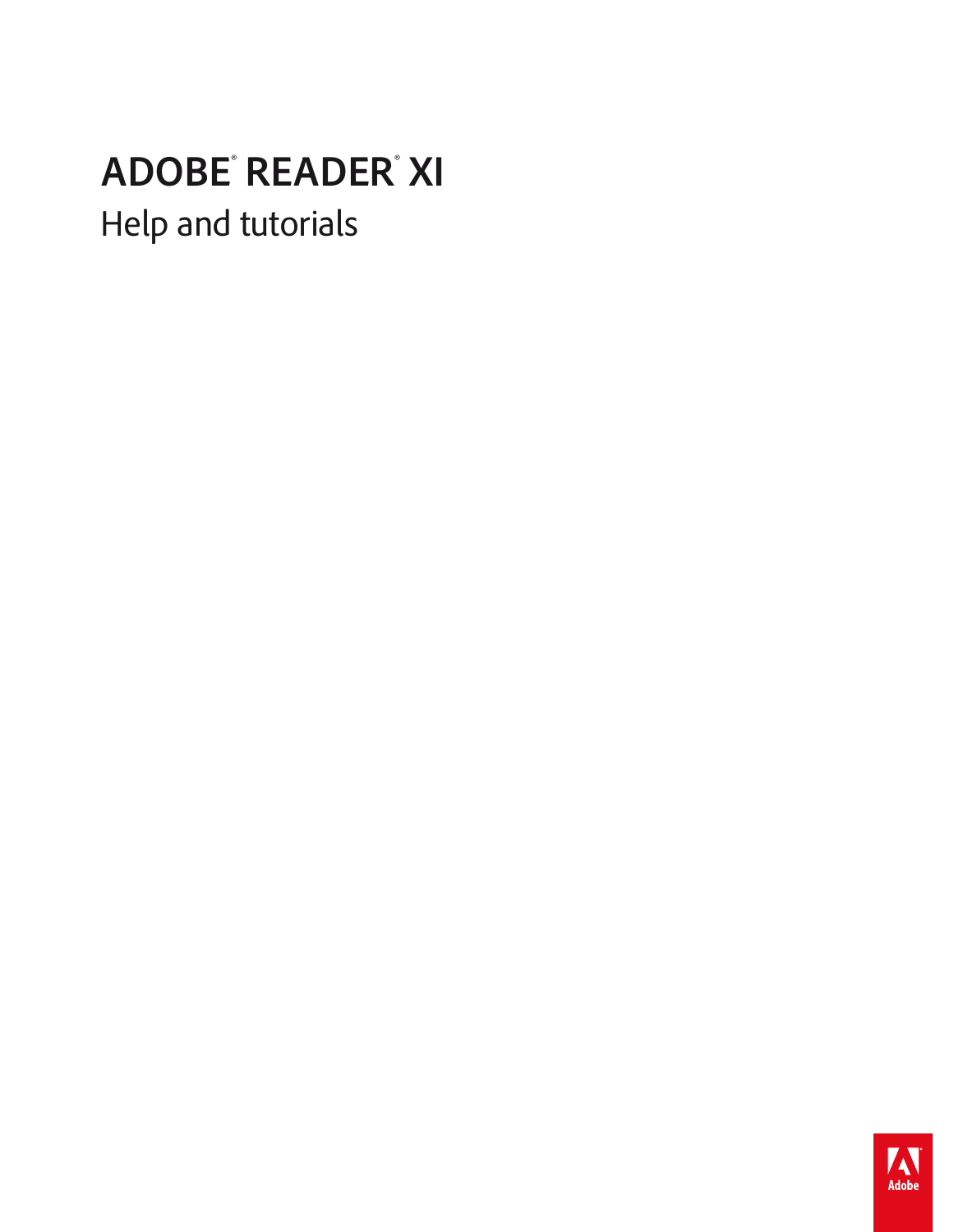Reader Help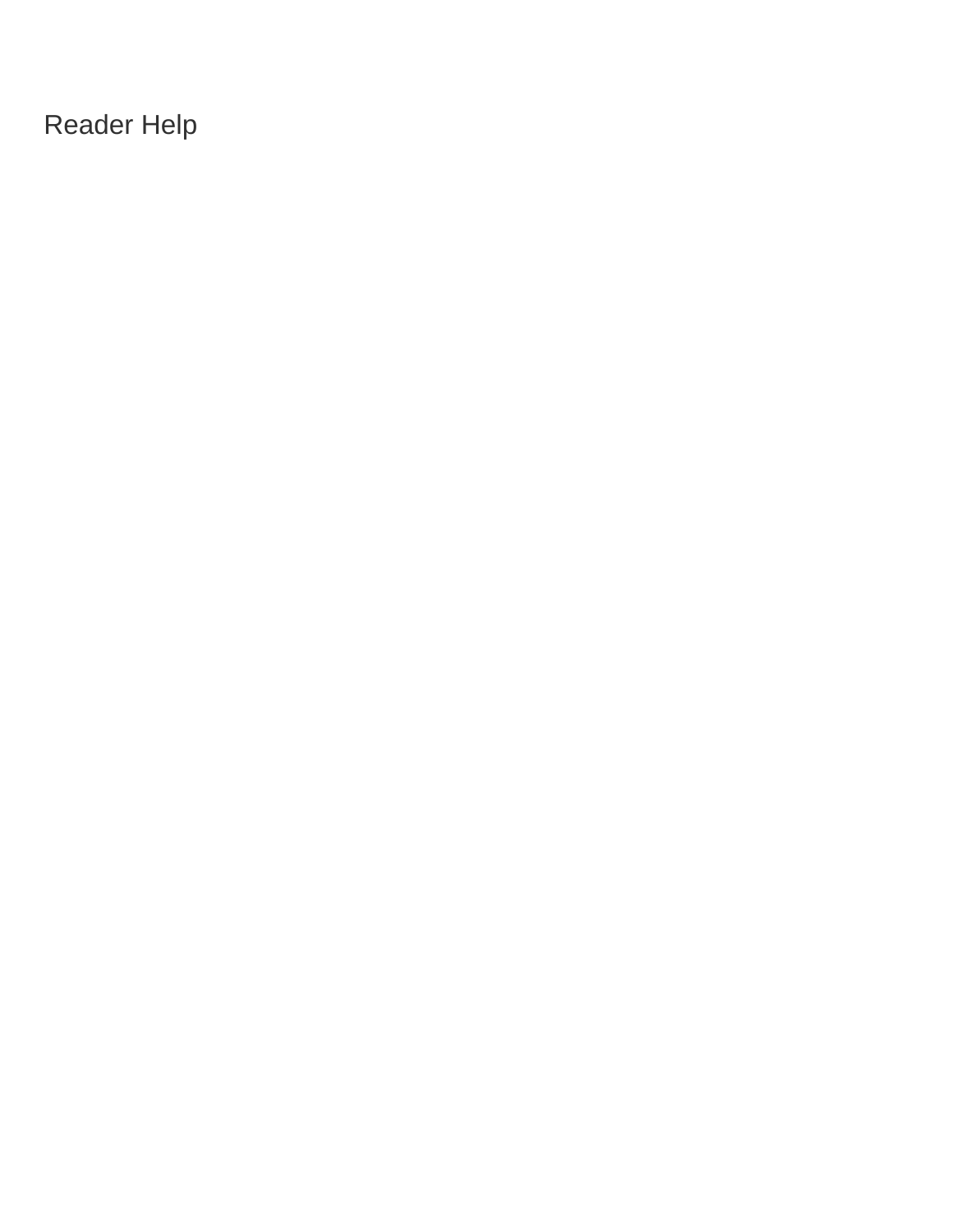# <span id="page-2-0"></span>Print PDFs

**[Print button missing?](#page-2-1) [Common printing tasks](#page-2-2) [Why can't I print my document?](#page-8-0) [Simulate overprinting of inks](#page-9-0)**

# <span id="page-2-1"></span>**Print button missing?**

**[To the top](#page-2-0)**

**[To the top](#page-2-0)**

If you can't see the Print and Cancel buttons, your monitor is set to a low screen resolution. Reader wasn't designed for low-resolution displays (the minimum recommended is 1024 x 576). However, you can work around this limitation. Do any of the following to print your document:

- Press Enter or Return.
- If a scroll bar appears on the right of the dialog box, drag the slider down to access the buttons.
- *(Windows) On some monitors, the Windows taskbar covers the Print button. You can hide the taskbar so it appears only when you mouse to the very bottom of the screen. Right-click the taskbar and choose Properties. In the Properties dialog box, select Auto-hide the Taskbar, then click OK.*

| Taskbar Start Menu Toolbars            |             |
|----------------------------------------|-------------|
| Taskbar appearance<br>Lock the taskbar |             |
| Auto-hide the taskbar                  |             |
| V Use small icons                      |             |
| Taskbar location on screen:            | Bottom      |
| Taskbar buttons:                       | Always comb |

*Set the Taskbar properties to hide the taskbar so you can select the Print button*

# <span id="page-2-2"></span>**Common printing tasks**

**Print on both sides**



You can print double-sided if your printer supports that feature. The printer driver controls the options, not Adobe Acrobat or Adobe Reader. Check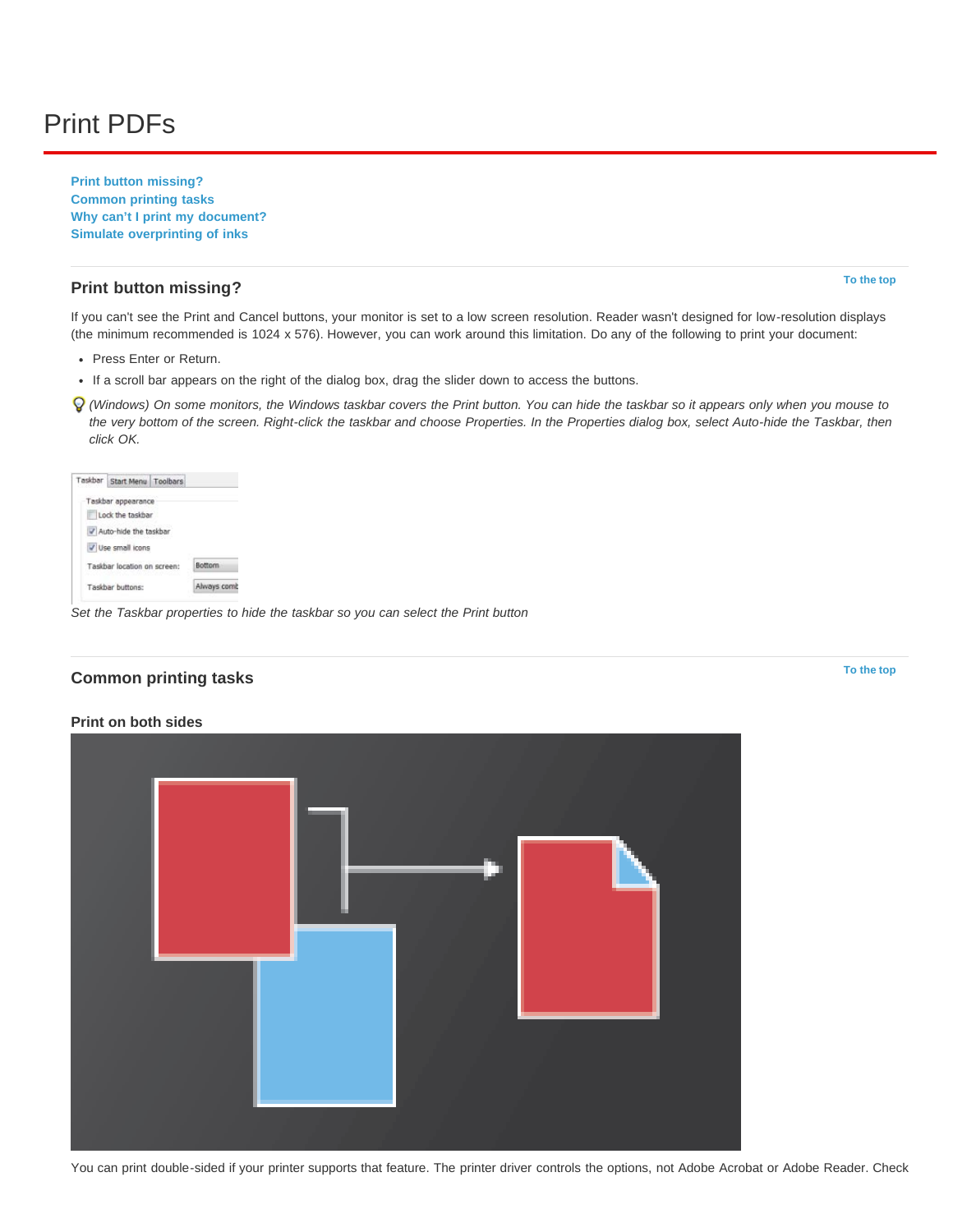your printer documentation to see what features your printer supports. (Double-sided printing is also called duplex, back to back, front and back, or two-sided printing.)

In the Print dialog box, enable Print on both sides of paper, and choose an edge to Flip.



### **Print in black and white**

| A <sub>B</sub> C | $A \, B \, C$ |
|------------------|---------------|
|                  |               |

You can print a color PDF in shades of gray (also known as grayscale or composite gray).

• In the Print dialog box, enable Print in grayscale.

| Adobe PDE      |  | ced                            |
|----------------|--|--------------------------------|
| a.<br>___<br>÷ |  | in grayscale (black and white) |

**Print at a different size**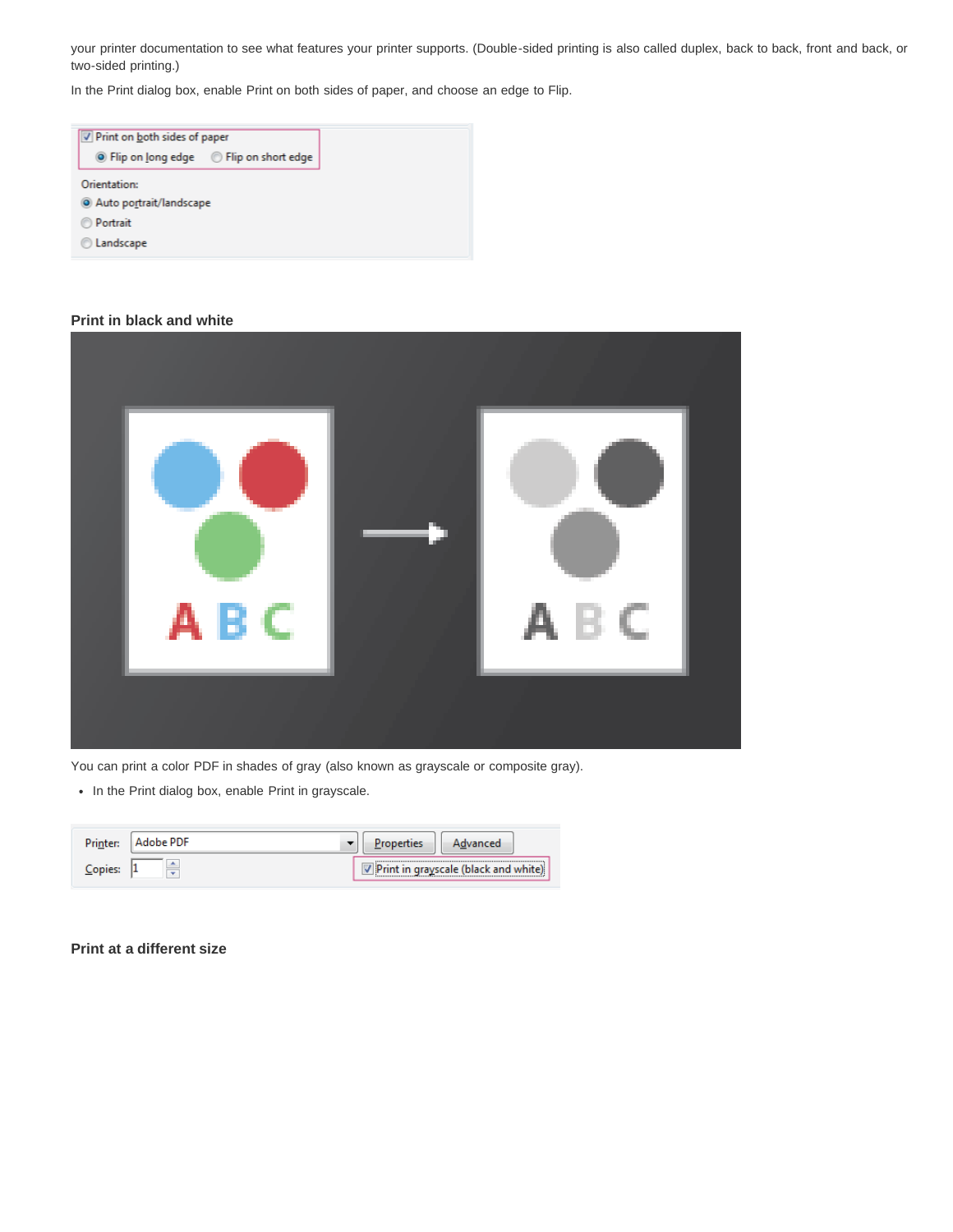

You can scale the page to shrink or enlarge pages when you print. You can automatically scale to fit the paper or manually scale by percentages

• In the Print dialog box, click Size and then specify the scaling options.



**Print large-size documents**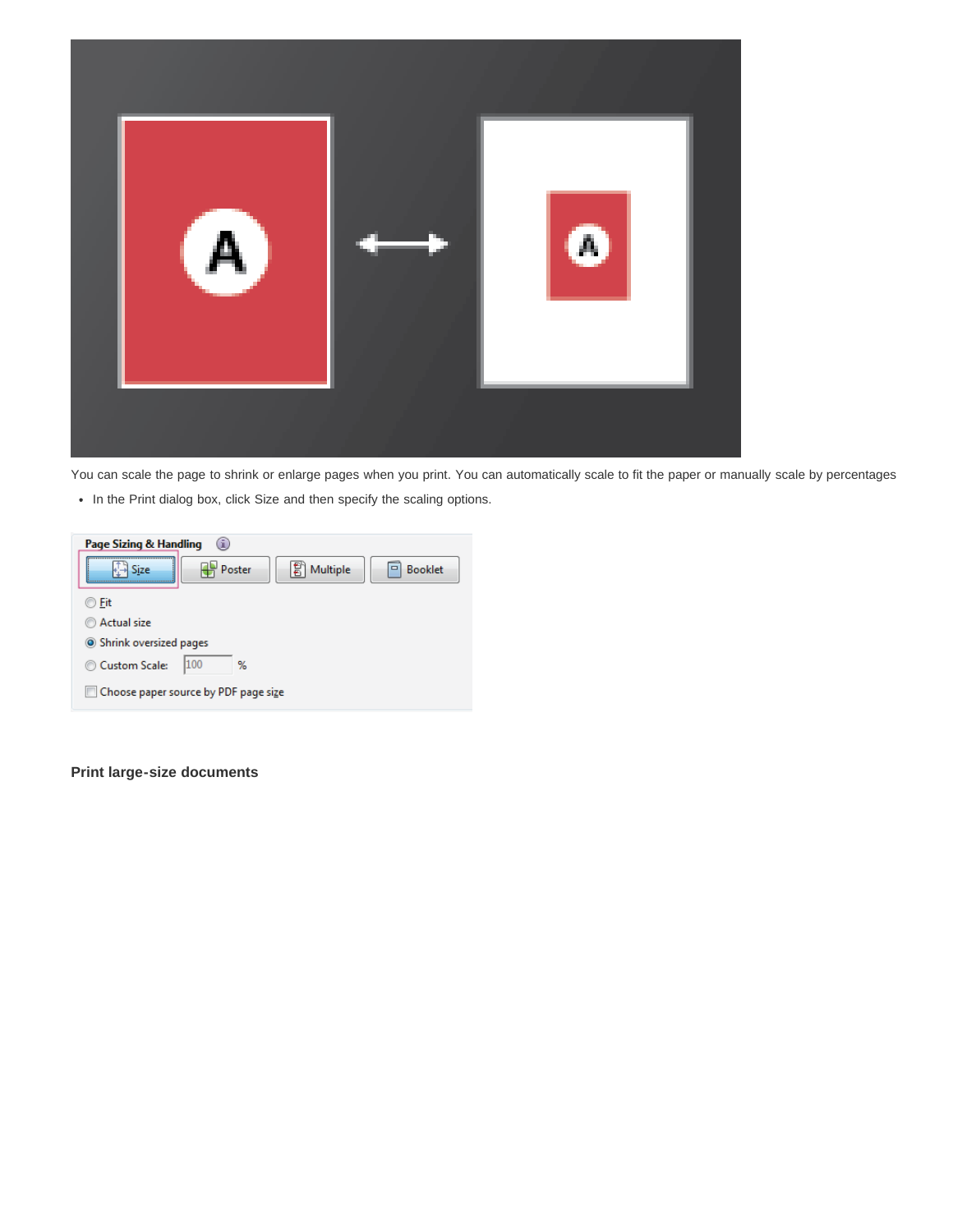

You can print a large format document, such as a poster or banner, by splitting the page across multiple sheets of paper (called "tiling"). The Poster option calculates how many sheets of paper are needed. You can adjust the size of the original to best fit the paper and specify how much each "tile" overlaps. You can then piece together the tiles.

• In the Print dialog box, click Poster and then specify the tiling options.

| Page Sizing & Handling | Œ                                                                 |
|------------------------|-------------------------------------------------------------------|
| Size                   | 탑<br>Multiple<br>Poster<br><b>Booklet</b><br>$\qquad \qquad \Box$ |
| Tile Scale: 100<br>%   | 0.005<br>in<br>Overlap:                                           |
| Cut marks              | Labels                                                            |
| Tile only large pages  |                                                                   |

**Print multiple pages on a sheet**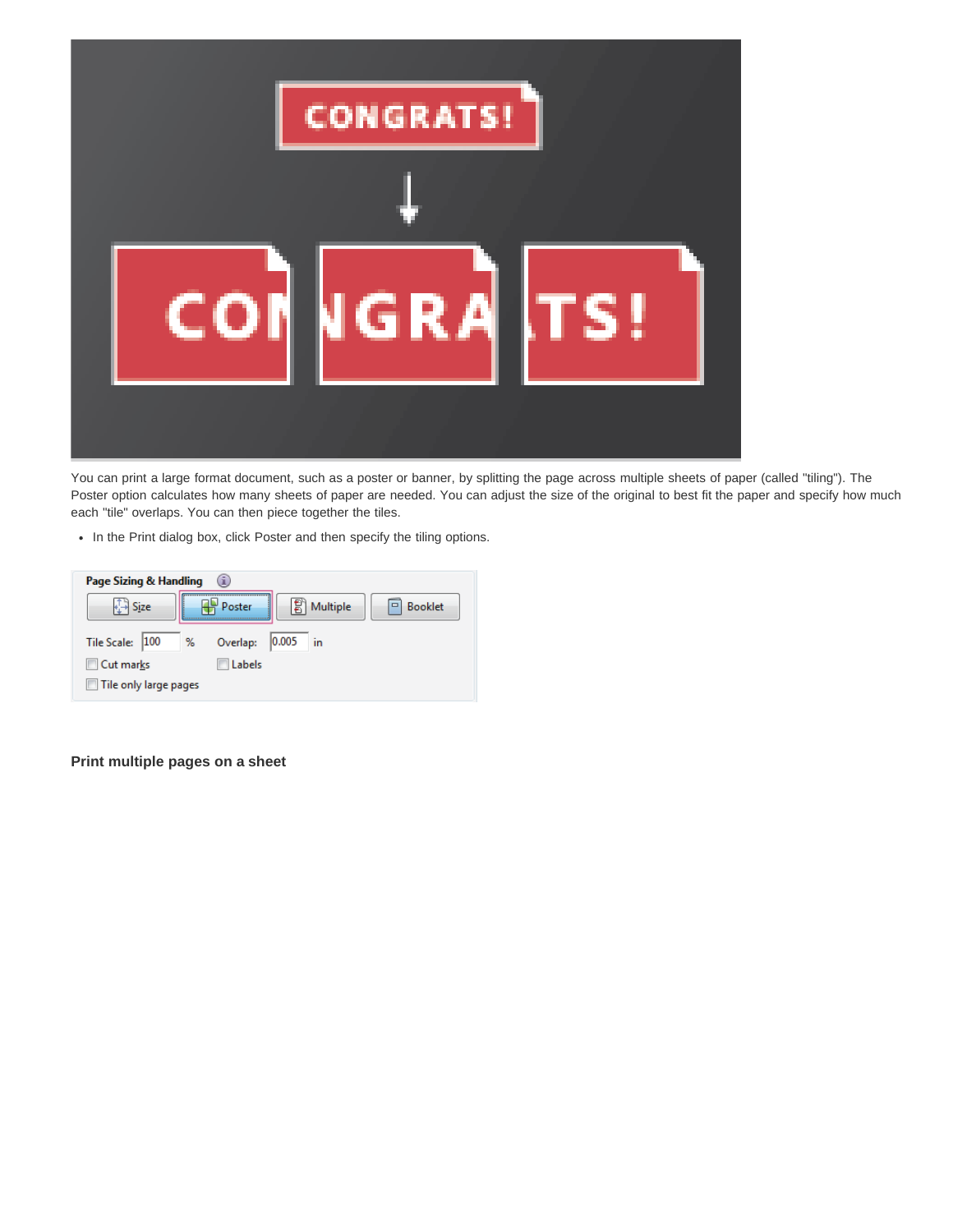

You can print more than one page of a PDF onto a single sheet of paper. Printing multiple pages per sheet is also called n-up printing (such as 2 up or 6-up). You can specify how the pages are ordered, either horizontally across the page or in vertical columns.

| Page Sizing & Handling | σ.                                             |
|------------------------|------------------------------------------------|
| Size                   | Poster<br>Multiple<br><b>Booklet</b><br>$\Box$ |
| Pages per sheet:       | 12<br>Custom<br>bv                             |
| Page order:            | Horizontal                                     |
| Print page border      |                                                |

# **Print booklets**

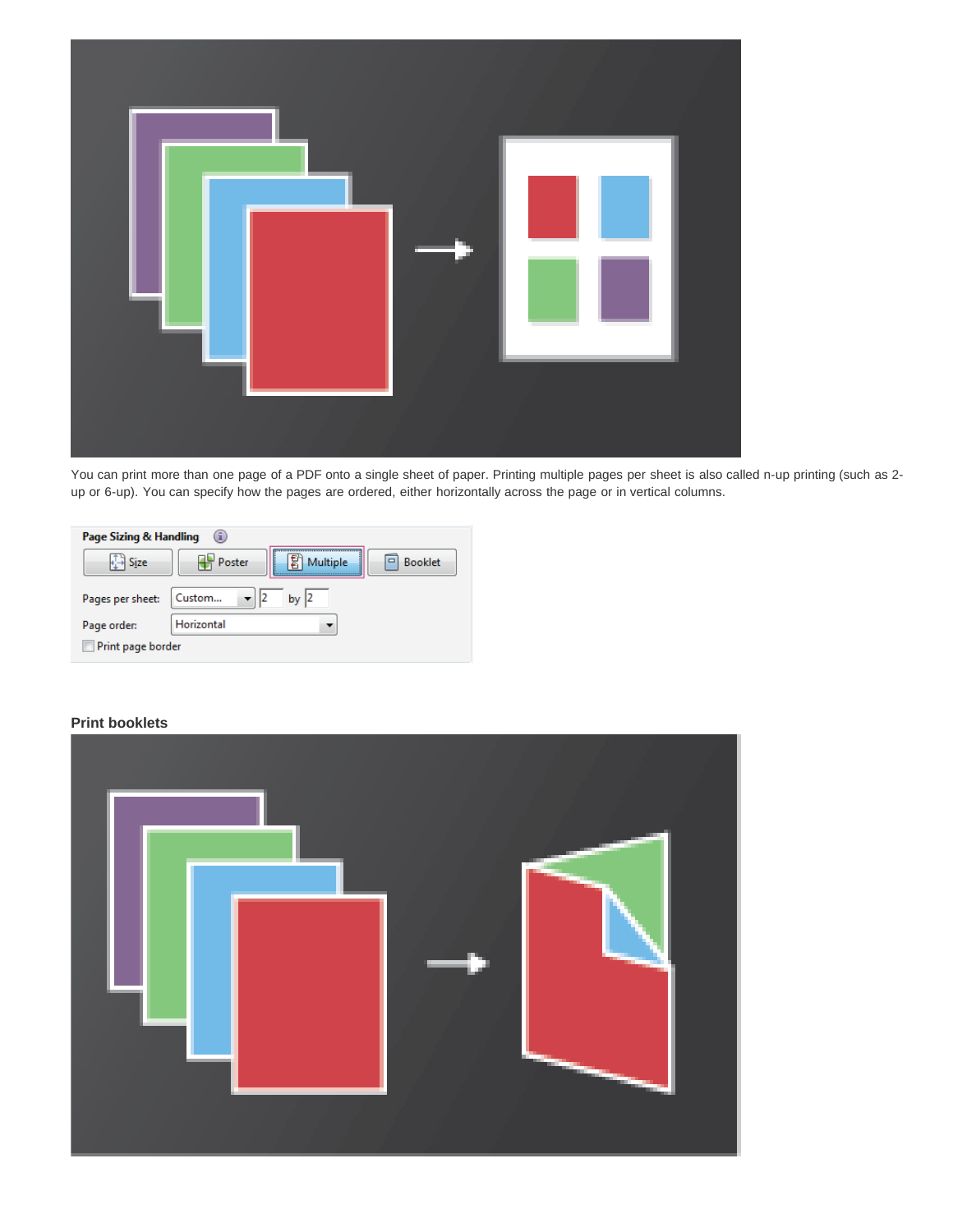You can print a multipage document as a booklet. The pages are laid out two per sheet. When you collate, fold, and staple the double-sided sheets, the result is a single book with the correct page order.

• In the Print dialog box, click Booklet and then specify the booklet options.

| Page Sizing & Handling | $\mathbf{u}$                                   |
|------------------------|------------------------------------------------|
| Size                   | Multiple<br>Poster<br><b>Booklet</b><br>$\Box$ |
| Booklet subset:        | <b>Both sides</b>                              |
| Sheets from            | 13<br>to                                       |
| Binding:               | Left                                           |

# **Print comments**

| - |
|---|
|   |

You can print comments either in place (like sticky notes on a page), or in a list or summary.

In the Comments and Forms area, do one of the following:

- Choose a option from the drop-down list
- Click Summarize Comments.



**Print a portion of a page**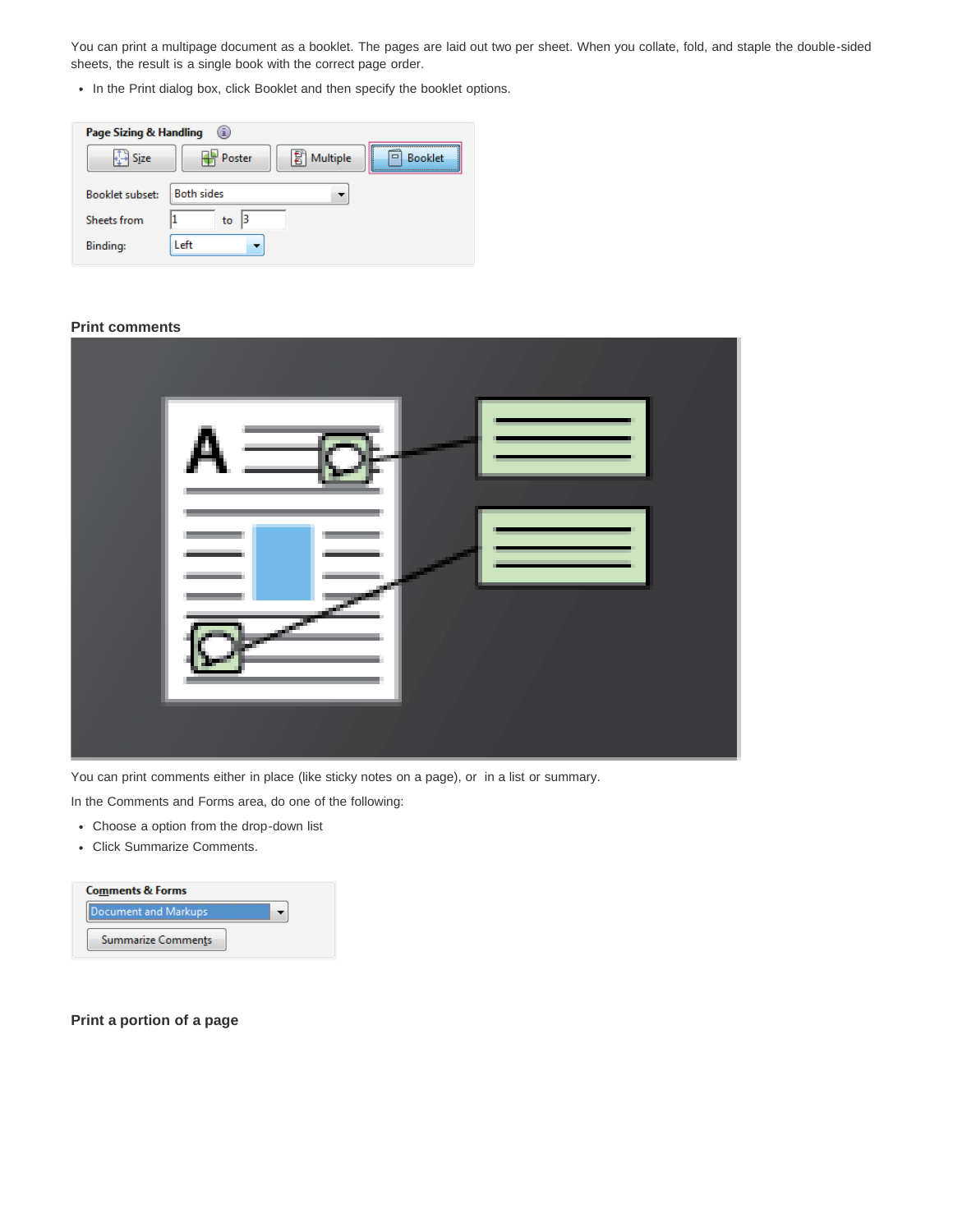| 唐 |  |  |
|---|--|--|
|   |  |  |
|   |  |  |
|   |  |  |

You can print a portion of a page in a PDF. Use the Snapshot Tool (Edit > Take a Snapshot) to select just the area you want to print. The area can be text, graphics, or both. You can print the selected area full size or resize it to fit the paper.

- 1. Choose Edit > Take a Snapshot
- 2. Draw a rectangle to select a portion of a page
- 3. Choose File > Print
- 4. In the Print dialog box, click Selected graphic.

| All pages in range |  |
|--------------------|--|
|                    |  |
|                    |  |

# <span id="page-8-0"></span>**Why can't I print my document?**

**[To the top](#page-2-0)**

#### **Start with these troubleshooting tips**

Printing problems can have various causes. To identify the issue, start with this helpful tech note: [Troubleshoot PDF printing | Acrobat, Reader](http://kb2.adobe.com/cps/873/cpsid_87346.html)

#### **The PDF is password protected, and printing is not allowed**

If you receive a password-protected PDF, enter the designated password to print the document. Some protected documents have restrictions that prevent you from printing, editing, or copying content in the document. If a document has restrictions on printing, contact the PDF author.

#### **(Windows only) Protected Mode is interfering**

The default Protected Mode greatly enhances the security of Reader. To determine if Protected Mode is interfering with printing, temporarily disable it. Right-click the document, and choose Document Properties. Click Advanced, to view if protected mode is enabled.

To disable protected mode, choose Edit > Preferences and click Security (Enhanced) on the left. Deselect Enable Protected Mode At Startup. Close Reader, restart it, and try to print the document again.

*Note: To ensure maximum security, when you finish printing, reselect Enable Protected Mode At Startup.*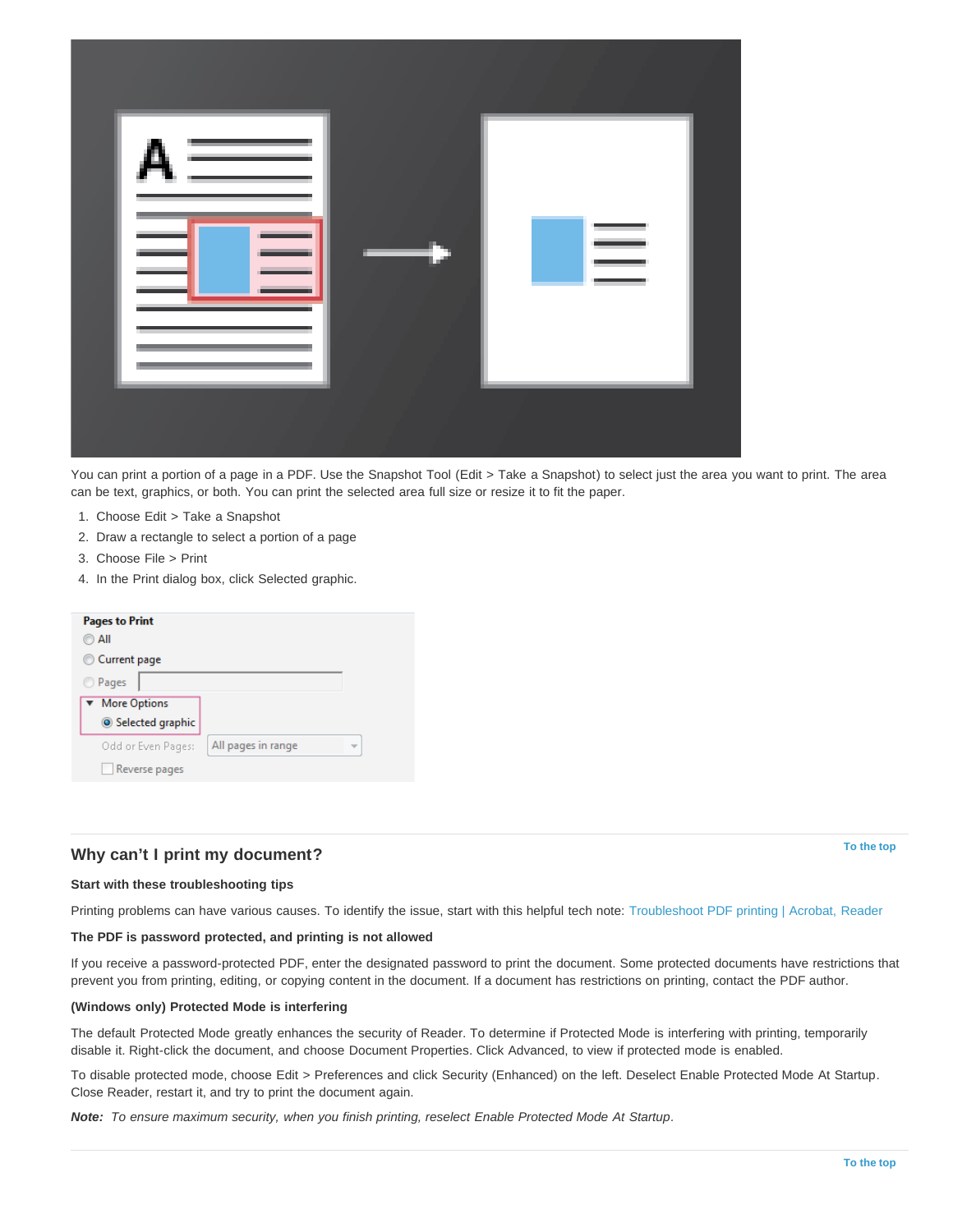# <span id="page-9-0"></span>**Simulate overprinting of inks**

Overprint simulation approximates how blending and overprinting of colored artwork looks when printed on an offset press. You can simulate the effects of overprinting on a color desktop printer by selecting Simulate Overprinting in the Advanced Print Setup dialog box. Overprint simulation converts spot colors to process colors for printing. If you intend to use a file for final output, do not select Simulate Overprinting.

*Note: Color printers vary greatly in color reproduction quality. For that reason, proofs from a service provider are the best way to verify how the finished piece will look.*



*Three overlapping circles without overprinting (left) compared to three overlapping circles with overprinting (right).*

Twitter™ and Facebook posts are not covered under the terms of Creative Commons.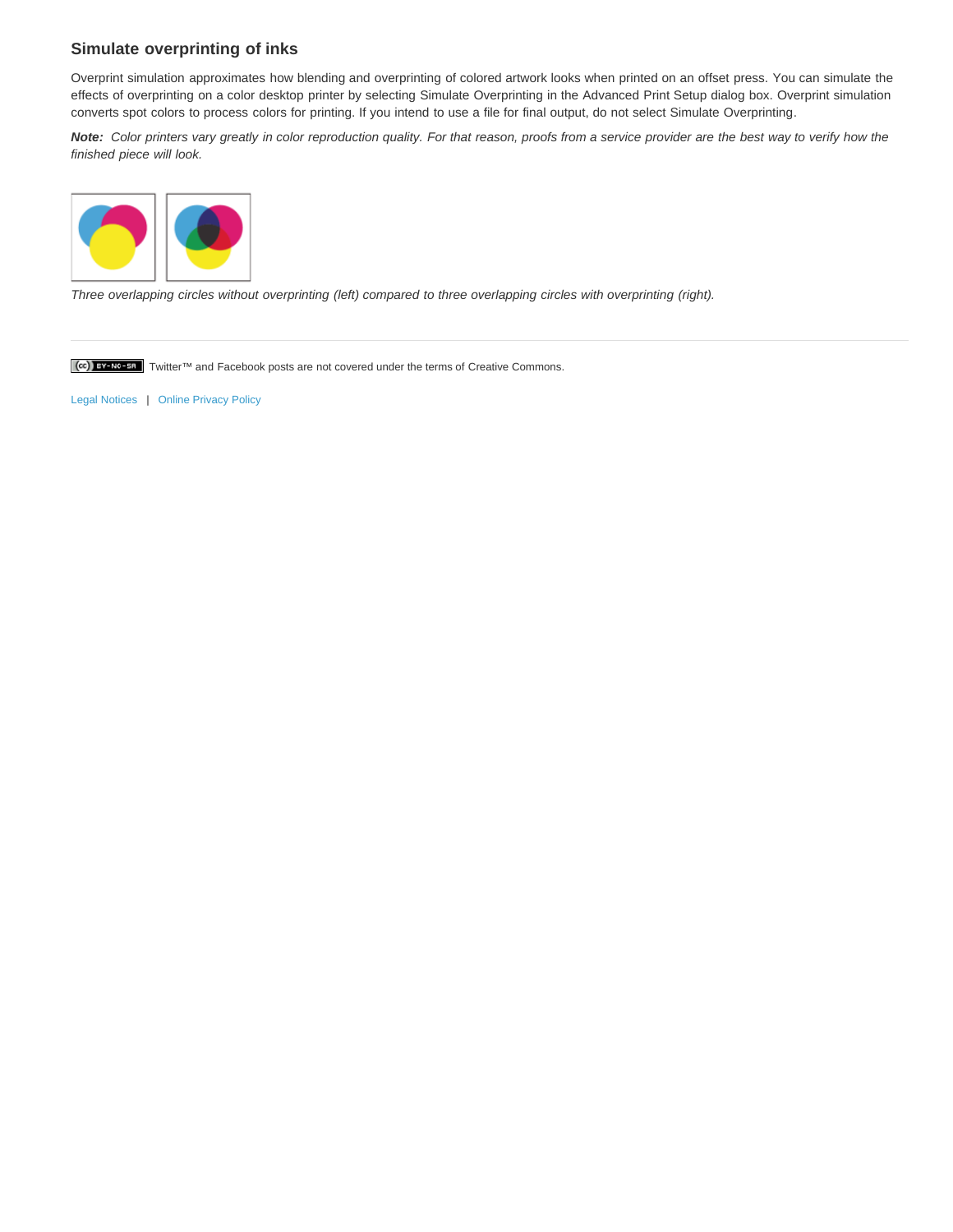# <span id="page-10-0"></span>Accessibility features

**[Keyboard alternatives to mouse actions](#page-10-1) [Use a screen reader or magnifier](#page-10-2) [Reflow text in a PDF](#page-10-3)**

# <span id="page-10-1"></span>**Keyboard alternatives to mouse actions**

Reader and Acrobat have the same keyboard shortcuts. To view the full list, see [Keyboard shortcuts](http://help.adobe.com/en_US/acrobat/using/WS58a04a822e3e50102bd615109794195ff-7aed.w.html) in Acrobat Help.

#### <span id="page-10-2"></span>**Use a screen reader or magnifier**

Use the Accessibility Setup Assistant to set up Reader for either a screen magnifier or a screen reader.

Choose Edit > Accessibility > Setup Assistant, and then select the options you want from each screen of the Setup Assistant.

#### <span id="page-10-3"></span>**Reflow text in a PDF**

Reflow a PDF to temporarily present it as a single column that is the width of the document pane. This reflow view makes the document easier to read.

To reflow text, choose View > Zoom > Reflow.

In most cases, only readable text appears in the reflow view. Text that does not reflow includes forms, comments, digital signature fields, and page artifacts, such as page numbers, headers, and footers. Pages that contain both readable text and form or digital signature fields do not reflow. Vertical text reflows horizontally.

For more information, see [Reading PDFs with reflow and accessibility features](http://help.adobe.com/en_US/acrobat/using/WS58a04a822e3e50102bd615109794195ff-7d24.w.html) in Acrobat Help.

*Note: You cannot save, edit, or print a document while it is in Reflow view.*

Tec)**EY-NG-5R** Twitter™ and Facebook posts are not covered under the terms of Creative Commons.

[Legal Notices](http://help.adobe.com/en_US/legalnotices/index.html) | [Online Privacy Policy](http://helpx.adobe.com/go/gffooter_online_privacy_policy)

**[To the top](#page-10-0)**

**[To the top](#page-10-0)**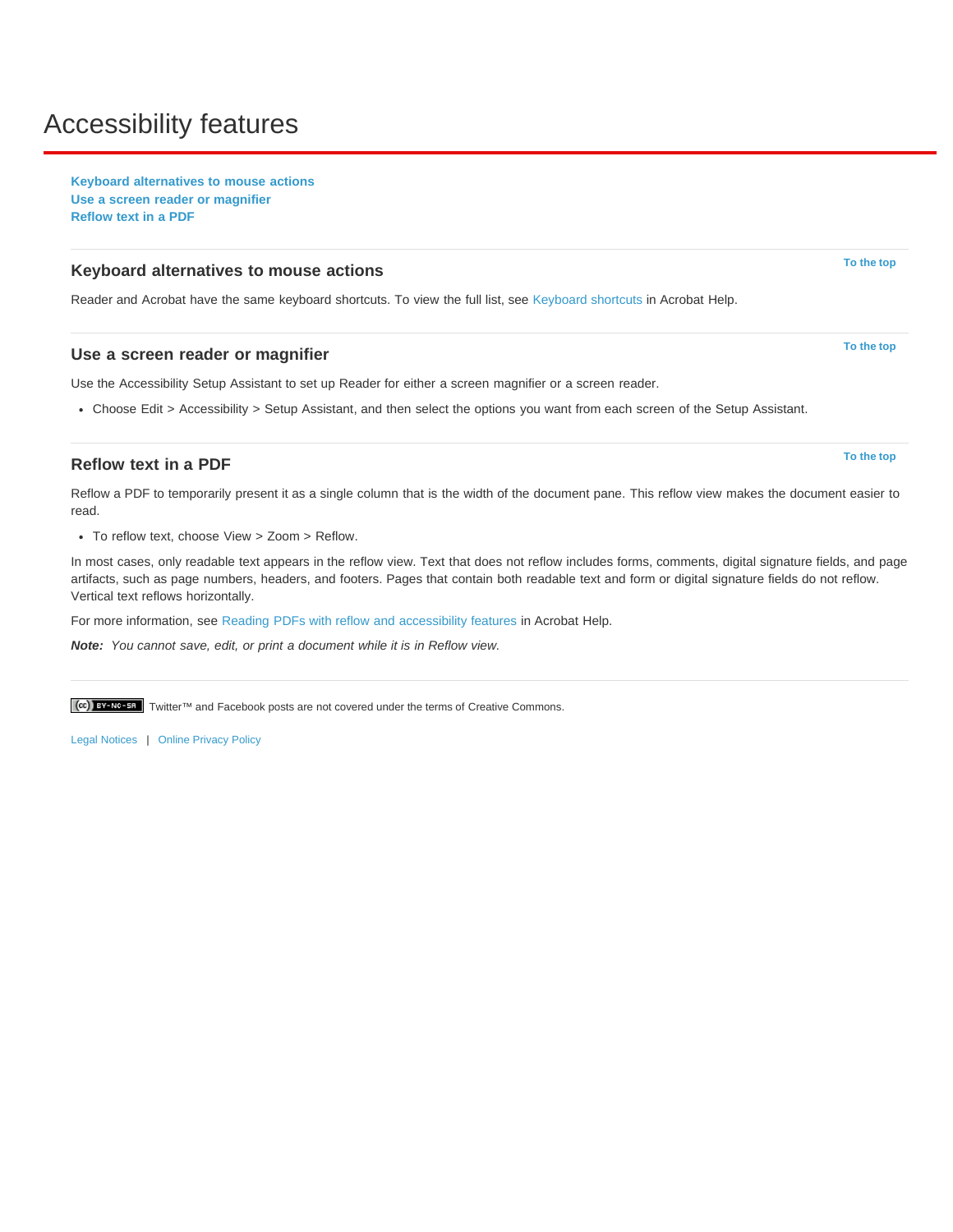# <span id="page-11-0"></span>Sign PDFs

**[Sign a document](#page-11-1) [Email or fax signed document](#page-12-0) [Get PDFs signed by others using EchoSign](#page-13-0) [Sign with a digital ID](#page-13-1) [Manage certificates \(secured PDFs\)](#page-14-0)**

Reader lets you sign PDFs and incorporate that signature into the file. If you are viewing a PDF on the web, download the PDF first before you sign it.

Some documents have security applied that prohibits electronic signatures. Print such documents and then sign the printed copy.

# <span id="page-11-1"></span>**Sign a document**

In Reader, you can type your name, draw your signature, or place an image of your signature on a document. You can also add text, such as your name, company, title, or the date. When your document is complete, the signature becomes part of the PDF.

- 1. Open the PDF you want to sign.
- 2. Click the Sign icon  $\mathbb Z$  in the toolbar to open the Sign pane, or click the Sign pane.



*If the Sign icon is not in the toolbar, right-click the toolbar, and choose File > Add Text or Signature.*

3. To add text, such as your name, company, or title, click Add Text in the I Need To Sign panel. Click in the document where you want to add the text, and type.



*Add Text option lets you add your name, company, or date to the PDF.*

- 4. (Optional) If the document requires you to indicate a selection, click Add Checkmark. Click on the document to place the checkmark on the document.
- 5. In the Sign pane, click Place Signature.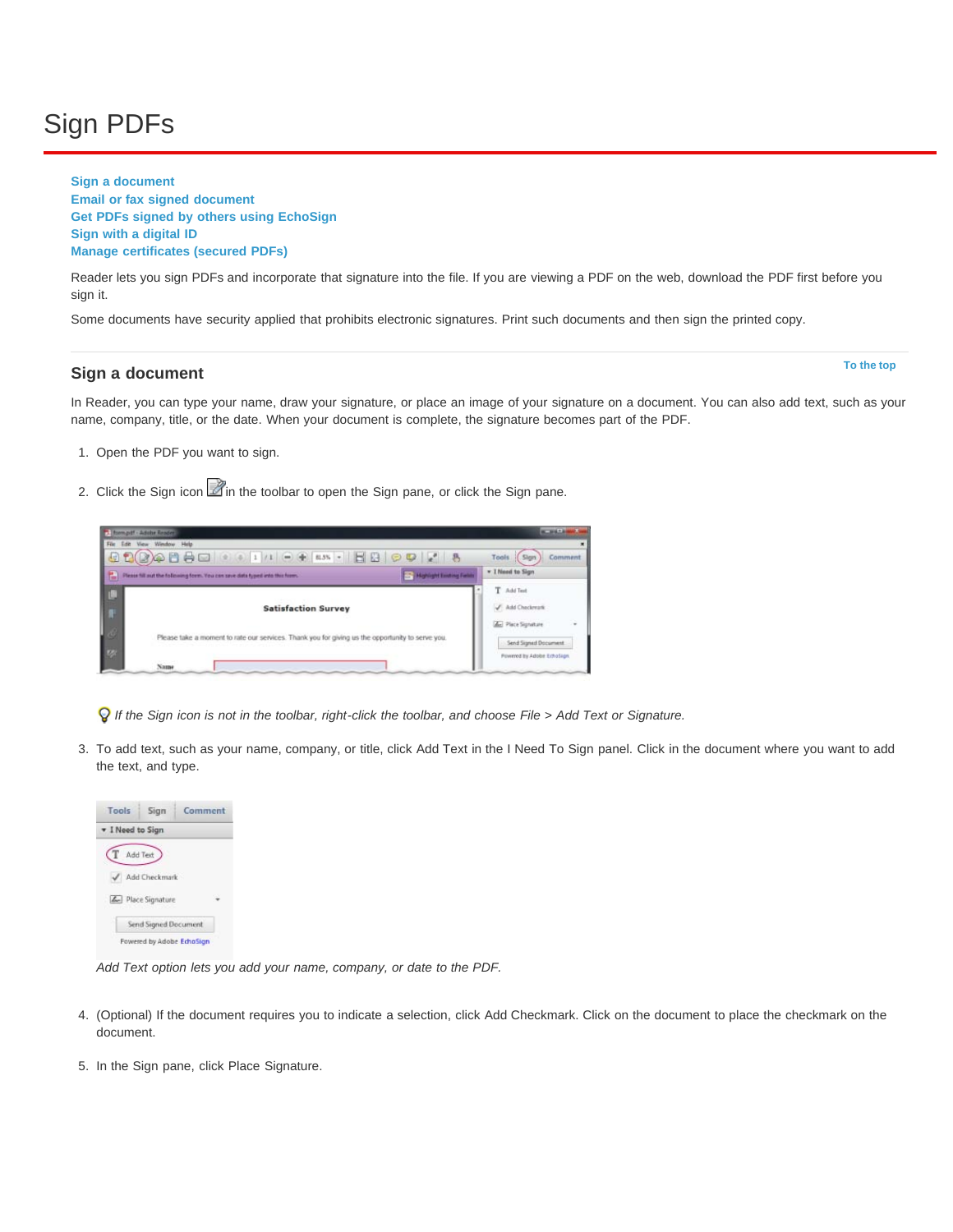| v I Need to Sign     |  |
|----------------------|--|
| T Add Text           |  |
| Add Checkmark        |  |
|                      |  |
| Le Place Signature   |  |
| Send Signed Document |  |

*The first time you sign, the Place Signature option opens a dialog box to allow you to create or import your signature.*

6. (First time signing) In the Place Signature dialog box, choose how you want to place your signature:

#### **Type my signature**

Type your name in the Enter Your Name field. Reader creates a signature for you. You can choose from a small selection of signature styles. Click Change Signature Style to view a different style. When you are satisfied with your signature, click Accept.

#### **Draw my signature**

Draw your signature in the Draw Your Signature field. When you are satisfied with your signature, click Accept.

#### **Use an image**

Click Browse, and locate your signature file. When your signature appears in the dialog box, click Accept.

*If you do not have an image of your signature, use black ink to sign your name on a clean blank sheet of paper. Photograph or scan your signature and transfer the image file (JPG, PNG, GIF, BMP, TIFF or PDF) to your computer. Don't crop the image, Reader only imports the signature.*

| Place Signature                              |  |
|----------------------------------------------|--|
| How would you like to create your signature? |  |
| Type my signature                            |  |
| Type my signature                            |  |
| Draw my signature                            |  |
| Use an image                                 |  |
| Use a certificate                            |  |

*You can choose to type, draw, or import a signature. Reader uses that signature on future PDFs you sign.*

- 7. Click in the PDF where you want to place your signature.
- 8. To move, resize, or rotate the signature, do one of the following.



*A. Move pointer B. Resize pointer C. Rotate pointer* 

**Move** Position the cursor over the signature and drag into position.

**Resize** Drag a corner handle to resize.

**Rotate** Position the cursor over the rotation handle (top-middle handle), when the cursor changes to a circular arrow, drag to rotate the signature.

- 9. Click or choose File > Save to save the signed document.
- 10. When prompted, "You added a signature or initials. Do you want to finalize the changes?", click Confirm.
- 11. Specify the location for the file, and click Save.

# <span id="page-12-0"></span>**Email or fax signed document**

You can send signed documents via fax or email using the EchoSign service. EchoSign stores a copy in your online account so you can easily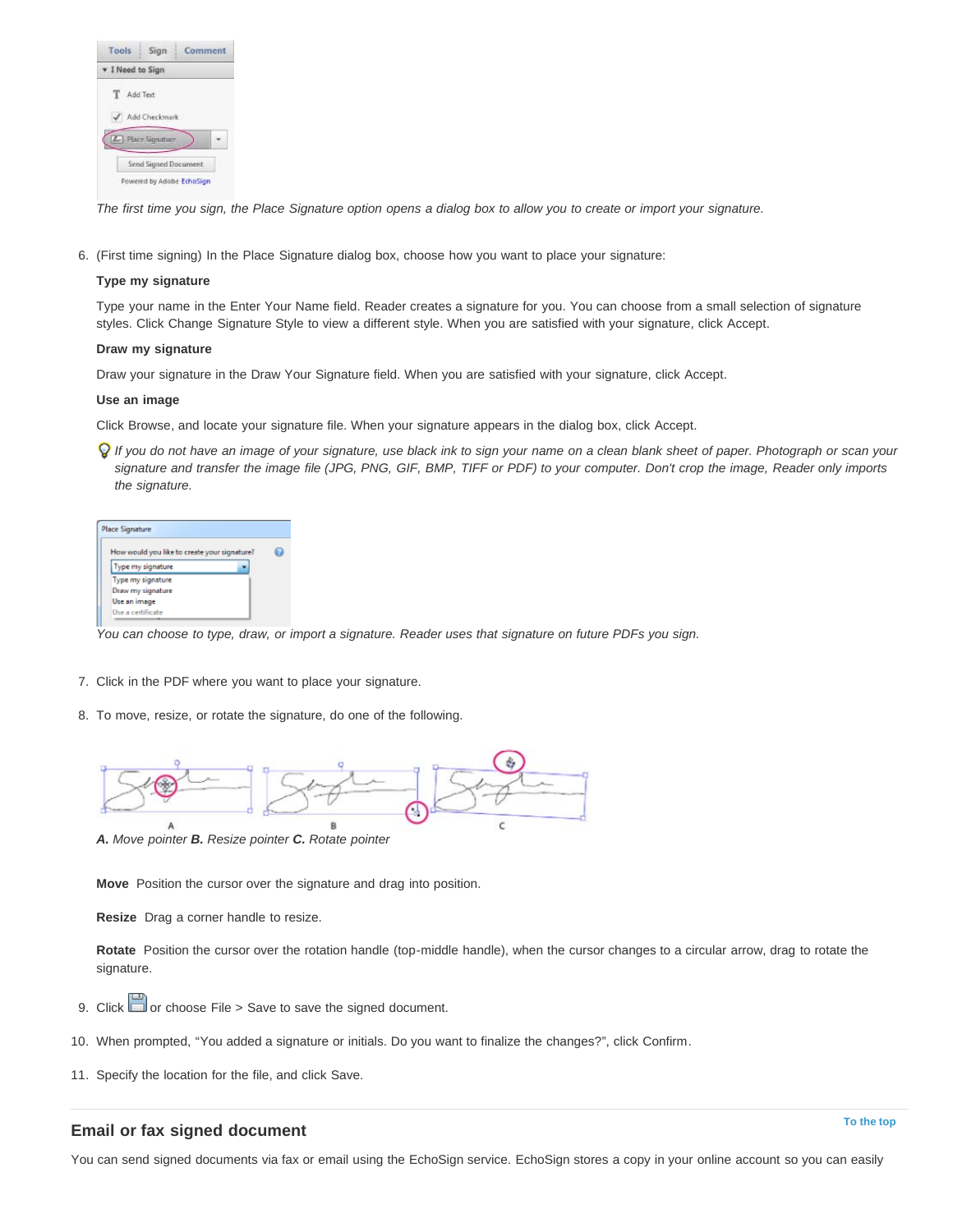access it later. You can log in to EchoSign with your Adobe ID or create an account.

- 1. When the document is complete and you have added your signature or initials, click Send Signed Document in the Sign pane.
- 2. When prompted, "You added a signature or initials. Do you want to finalize the changes?", click Confirm and Send.
- 3. Specify the location for the file, and click Save.
- 4. When prompted "Your signed document will be uploaded to Adobe EchoSign…", click Upload.
- 5. When EchoSign opens in your browser, fill in the requested fields, and click Deliver.
- 6. Follow the onscreen instruction to register and complete sending the document.

### <span id="page-13-0"></span>**Get PDFs signed by others using EchoSign**

You can get documents signed by others using EchoSign. EchoSign is an online service that lets users quickly sign documents in a web browser, without requiring a digital ID. The service keeps track of the entire process.

The EchoSign service emails your signers that you'd like them to sign a document. They review and sign the document on the secure EchoSign website. Once signed, both you and your signers receive the signed PDF in email. EchoSign stores the signed document in your account for future reference. For more information, visit [www.echosign.com.](http://www.echosign.com/)

- 1. Open the PDF you want to have signed.
- 2. Open the Sign pane (click Sign on the right side of the toolbar).
- 3. Click Get Others To Sign to open the panel.
- 4. Click Send for Signature.
- 5. When the message "The document has been uploaded to Adobe EchoSign" appears, click Proceed to Adobe EchoSign to continue.
- 6. When the EchoSign website opens in your web browser, follow the onscreen instructions to send the PDF.

# <span id="page-13-1"></span>**Sign with a digital ID**

In Reader, only PDFs with Reader Usage Rights enabled can be signed using a digital ID. If you don't have a digital ID, the onscreen instructions help you create one. For more information, see [Digital IDs](http://help.adobe.com/en_US/acrobat/using/WS11dd809af63f0e1e-43e0464b12b4384d3b6-8000.html).

- 1. Open the PDF you want to sign.
- 2. Do one of the following:

**For adding a digital signature** Click Work with Certificates in the Sign pane, and then click Sign with Certificate. Draw a rectangle to place the signature. (If this option is disabled, the PDF creator did not enable the PDF for digital signatures.)

*If you're viewing the PDF in a browser, in the toolbar at the top of the window, click the Sign icon .*

For a digital signature field If a form contains a digital signature field, double click the field to open the Sign Document dialog box.

- 3. If no digital signatures are configured, the Add digital ID dialog box displays. Follow the onscreen instructions to create a signature.
- 4. In the Sign Document dialog box, do the following:
	- Choose a Signature from the Sign As menu.
	- Enter the Password for the selected digital signature
	- Select an Appearance, or choose Create New Appearance. See [Create a signature appearance.](http://help.adobe.com/en_US/acrobat/using/WS396794562021d52e4605066e12b3464c4db-8000.html#WS58a04a822e3e50102bd615109794195ff-7d43.w)
	- Enable Lock Document After Signing if this option is available. Select it only if you are the last recipient to sign the document. Selecting this option locks all fields, including the signature field.
- 5. Click Sign to place the digital signature on the PDF.

To view and sign the document in a static and secure state, use Preview Document Mode. Dynamic content such as multimedia and JavaScript are blocked. For more information, see [Sign in Preview Document mode](http://help.adobe.com/en_US/acrobat/using/WS02D75AD2-669B-4b79-9838-3C2493733423.w.html) in Acrobat Help.

#### **[To the top](#page-11-0)**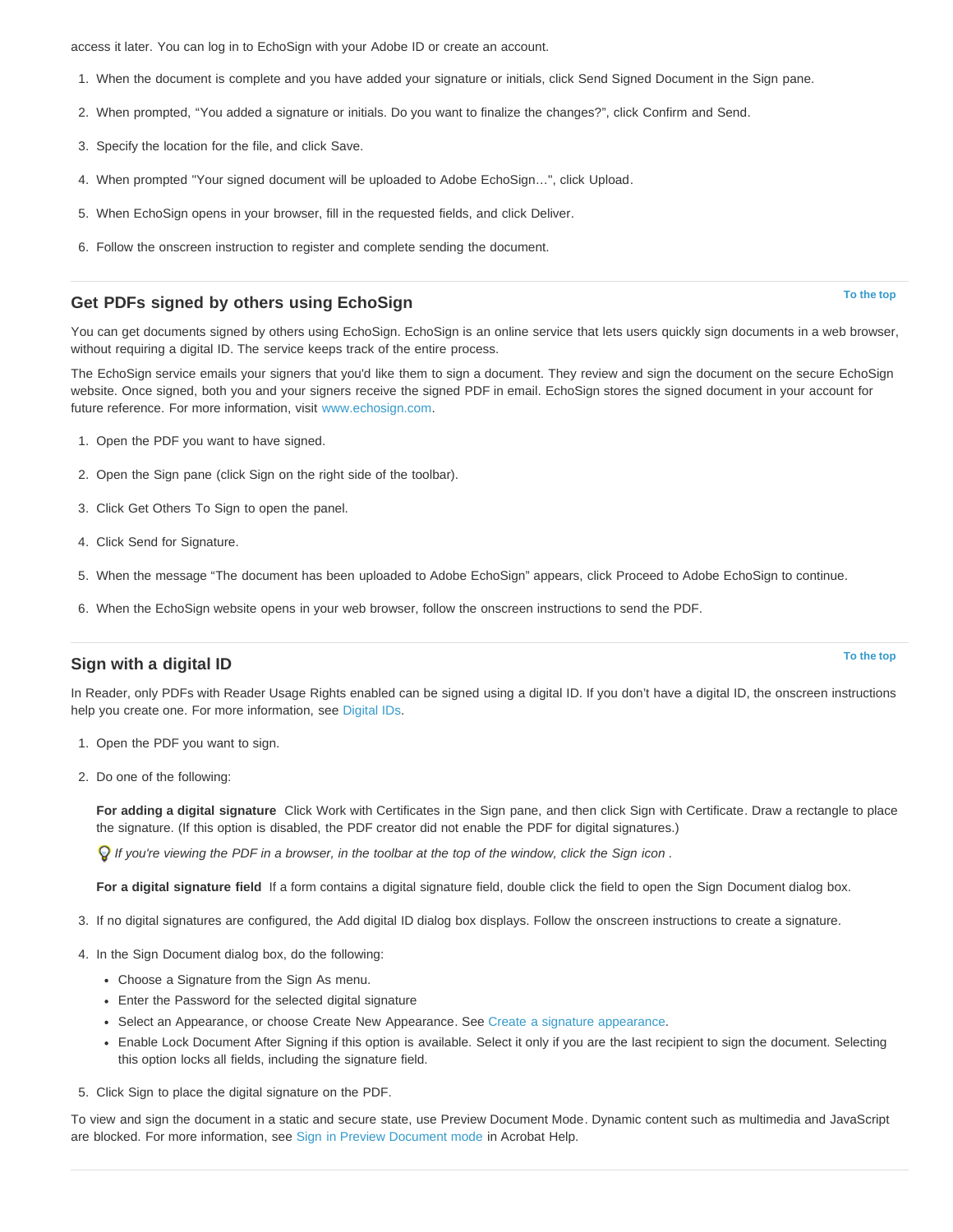# <span id="page-14-0"></span>**Manage certificates (secured PDFs)** [To the top](#page-11-0) **To the top**

The creator of a PDF can encrypt the document with a certificate for verifying digital signatures. Certificates that you receive from others are stored in a list of trusted identities. This list resembles an address book and enables you to validate the signatures of these users on any documents you receive from them.

For more information, see these articles in Acrobat Help:

- [Certificate-based signatures](http://help.adobe.com/en_US/acrobat/using/WS58a04a822e3e50102bd615109794195ff-7d4a.w.html)
- [Get certificates from other users](http://help.adobe.com/en_US/acrobat/using/WS58a04a822e3e50102bd615109794195ff-7d8b.w.html#WS58a04a822e3e50102bd615109794195ff-7d88.w)
- [Verify information on a certificate](http://help.adobe.com/en_US/acrobat/using/WS58a04a822e3e50102bd615109794195ff-7d8b.w.html#WS58a04a822e3e50102bd615109794195ff-7d81.w)
- [Delete a certificate from trusted identities](http://help.adobe.com/en_US/acrobat/using/WS58a04a822e3e50102bd615109794195ff-7d8b.w.html#WS58a04a822e3e50102bd615109794195ff-7d82.w)

Twitter™ and Facebook posts are not covered under the terms of Creative Commons.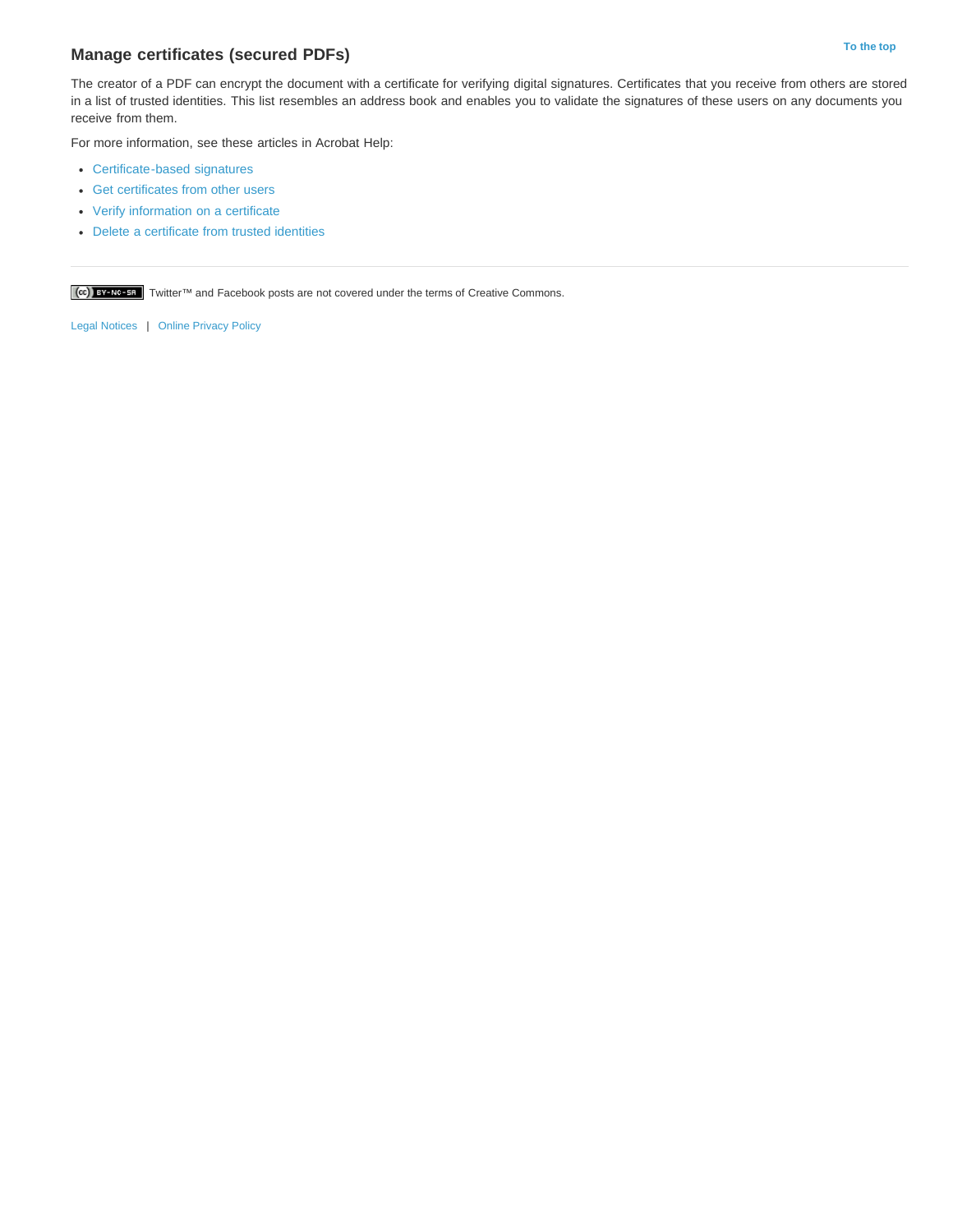# <span id="page-15-0"></span>View images, objects, or 3D models

#### **[I can't see images in a PDF](#page-15-1) [Move or rotate 3D models](#page-15-2)**

**[Analyze objects, measurements, or geospatial location](#page-15-3)**

*To copy specific images or snapshots of page areas, see Copy content from PDFs.*

# <span id="page-15-1"></span>**I can't see images in a PDF**

- 1. Right-click the document, and choose Page Display Preferences.
- 2. Select Show Large Images.

*If you deselect the option above, Reader displays large image files as gray boxes, speeding up display and scrolling.*

# <span id="page-15-2"></span>**Move or rotate 3D models**

The 3D toolbar is displayed when you click a 3D model. Click the arrow next to the Rotate tool to view all of the 3D navigation tools that are available in Reader.

# <span id="page-15-3"></span>**Analyze objects, measurements, or geospatial location**

Reader provides analysis options that let you view metadata for certain objects, measure them, or interact with geospatial data. To access these options, click Extended in the upper right of the window.

For more information, see the following topics in Acrobat Help:

- [View object data](http://help.adobe.com/en_US/acrobat/using/WS58a04a822e3e50102bd615109794195ff-7c62.w.html)
- [Measure objects](http://help.adobe.com/en_US/acrobat/using/WS58a04a822e3e50102bd615109794195ff-7f9d.w.html#WS58a04a822e3e50102bd615109794195ff-7f91.w)
- [Interact with geospatial PDFs](http://help.adobe.com/en_US/acrobat/using/WS8244FB06-C3F6-40cd-9D95-261B9DAF0070.html)

Twitter™ and Facebook posts are not covered under the terms of Creative Commons.

[Legal Notices](http://help.adobe.com/en_US/legalnotices/index.html) | [Online Privacy Policy](http://helpx.adobe.com/go/gffooter_online_privacy_policy)

**[To the top](#page-15-0)**

**[To the top](#page-15-0)**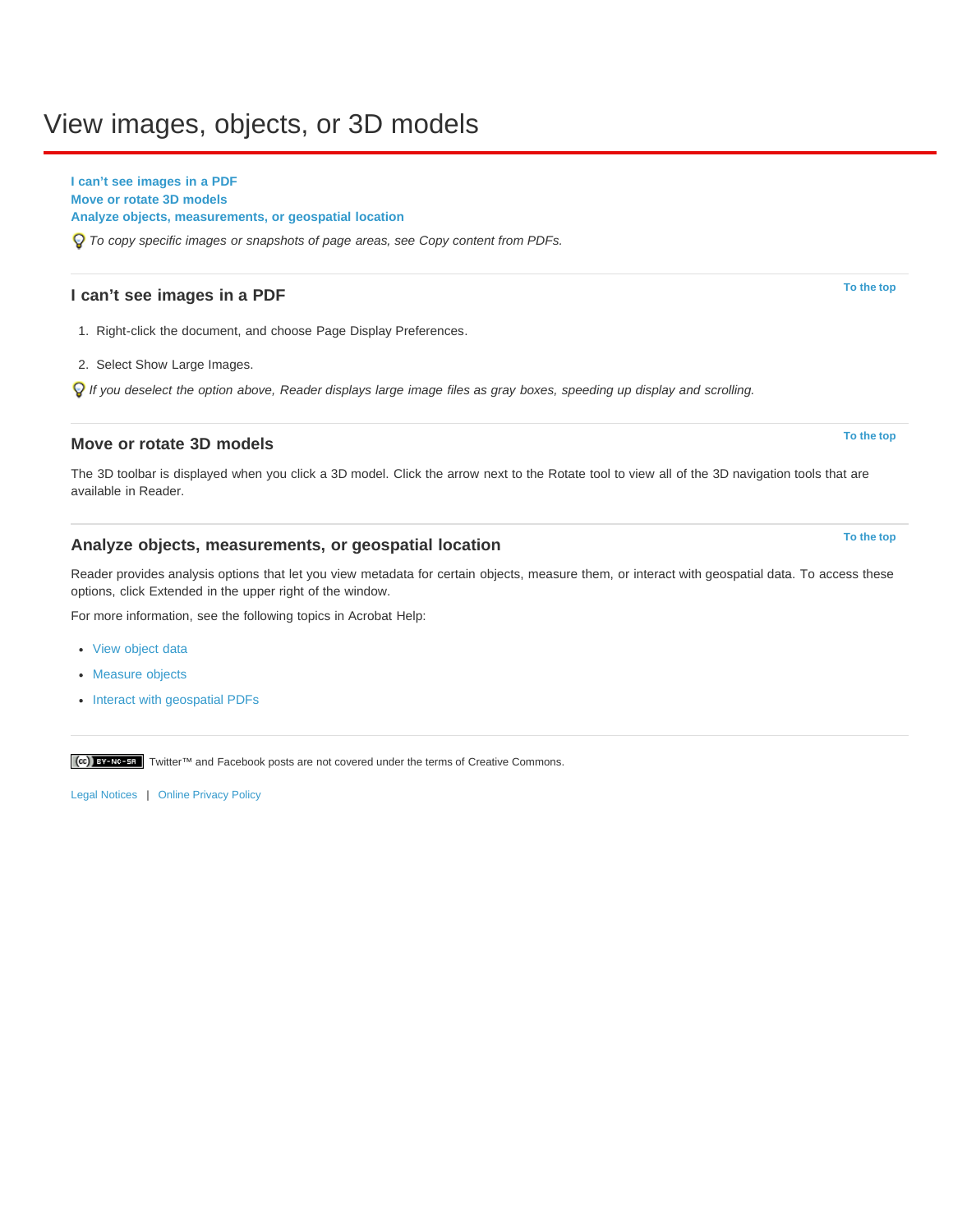# <span id="page-16-0"></span>Protected mode (Windows)

#### **[Protected mode](#page-16-1) [Protected view](#page-16-2) [Privileged Locations](#page-16-3)**

For added security, Adobe Reader XI contains a protected mode and protected view to keep your computer safe. With Protected Mode enabled, all operations required by Adobe Reader to display the PDF file are run in a very restricted manner inside a confined environment, the "sandbox."

# <span id="page-16-1"></span>**Protected mode**

By default, Adobe Reader XI runs in protected mode to provide an added layer of security. In protected mode, malicious PDF documents can't launch arbitrary executable files or write to system directories or the Windows Registry.

To check the status of protected mode, choose File > Properties > Advanced > Protected Mode.

Protected mode is enabled by default. To specify the settings, do the following:

- 1. Choose Edit > Preferences.
- 2. In the Categories list on the left, select Security (Enhanced).

3. In the Sandbox Protections area, check or uncheck Enable Protected Mode at startup.

- Enable Create Protected Mode log file to record events. The changes take effect the next time you start the application
- Click View Log to open the log file

#### <span id="page-16-2"></span>**Protected view**

For additional security and to avoid potential security risks associated with files that may have originated from unsafe locations, in the Protected View most features are disabled. You can view the PDF, but not do much else.

In the Protected View, a yellow bar displays on top of the Reader window. Click Enable All Features to exit the Protected View.

|         | Document pdf - Adobe Reader |  |  |  |  |  |  |  |                                                                                                                                                                |       |                     |
|---------|-----------------------------|--|--|--|--|--|--|--|----------------------------------------------------------------------------------------------------------------------------------------------------------------|-------|---------------------|
|         | File Edit View Window Help  |  |  |  |  |  |  |  |                                                                                                                                                                |       |                     |
|         |                             |  |  |  |  |  |  |  | Tools                                                                                                                                                          | Sign: | Comment             |
|         |                             |  |  |  |  |  |  |  |                                                                                                                                                                |       |                     |
|         |                             |  |  |  |  |  |  |  | Protected View: This file originated from a potentially unsafe location, and most features have been disabled to avoid potential security risks. Learn Mons. ( |       | Enable All Features |
|         |                             |  |  |  |  |  |  |  |                                                                                                                                                                |       | Vikitant Rai -      |
| L<br>le | <b>Bookmarks</b>            |  |  |  |  |  |  |  | + Export PDF                                                                                                                                                   |       |                     |

*Protected View information bar*

To modify when the Protected View is used, do the following:

- 1. Choose File > Preferences.
- 2. In the Categories list on the left, select Security (Enhanced).
- 3. In the Sandbox Protections area, select an option for Protected View:
	- Off
	- Files from potentially unsafe locations
	- All files

# <span id="page-16-3"></span>**Privileged Locations**

You can add specific files, folders, and hosts to privileged locations to selectively trust PDF files, and bypass the security restrictions.

Under the Privileged Locations, do the following:

- To trust any sites you already trust in Internet Explorer, select Automatically Trust Sites From My Win OS Security Zones.
- To add only one or two PDFs from a location, click Add File.

**[To the top](#page-16-0)**

#### **[To the top](#page-16-0)**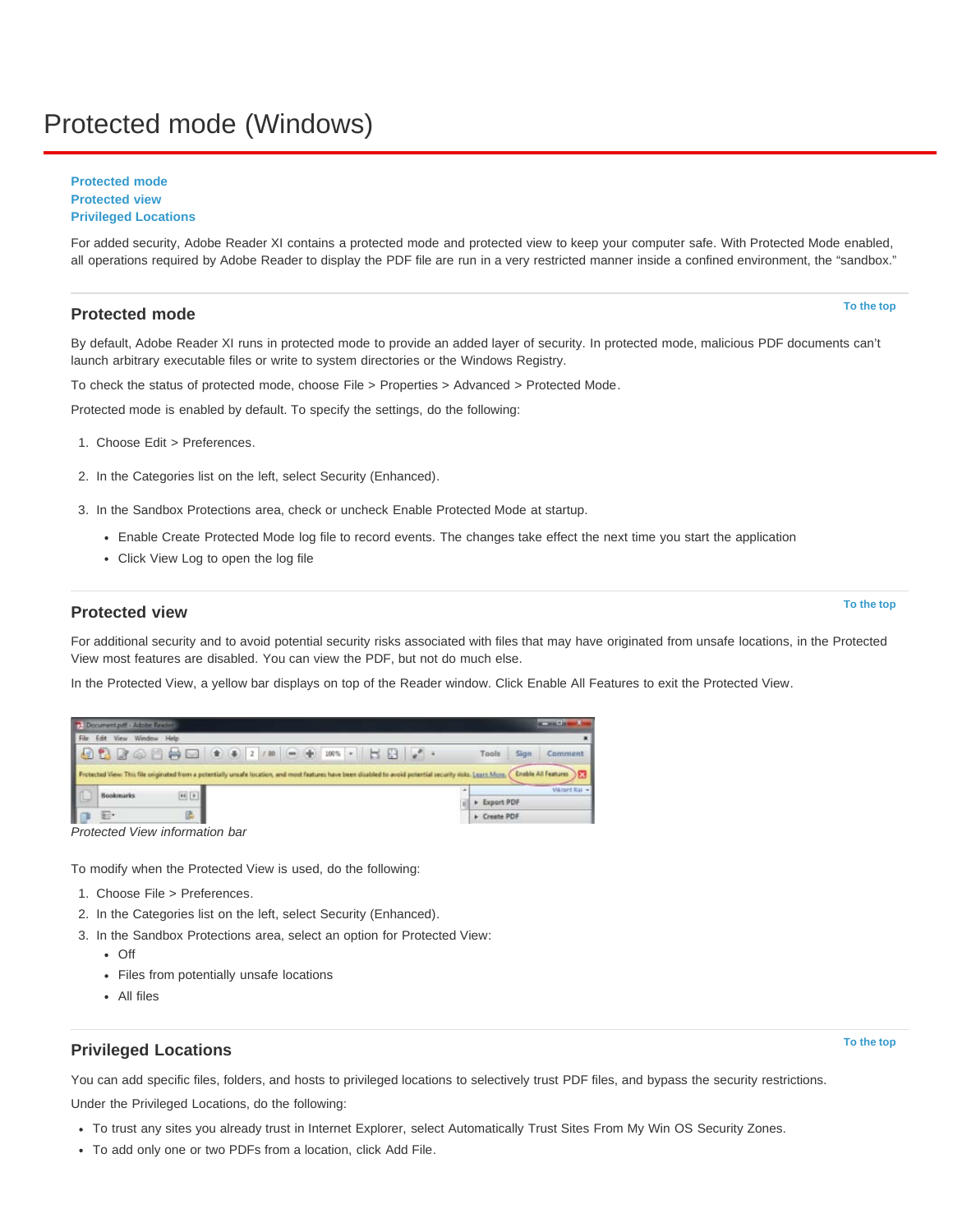To create a trusted folder for multiple PDFs, click Add Folder Path or Add Host.

To allow data to load from a website, enter the name of the root URL. For example, enter www.adobe.com, but not www.adobe.com/products. To trust files from secure connections only, select Secure Connections Only (https:).

Twitter™ and Facebook posts are not covered under the terms of Creative Commons.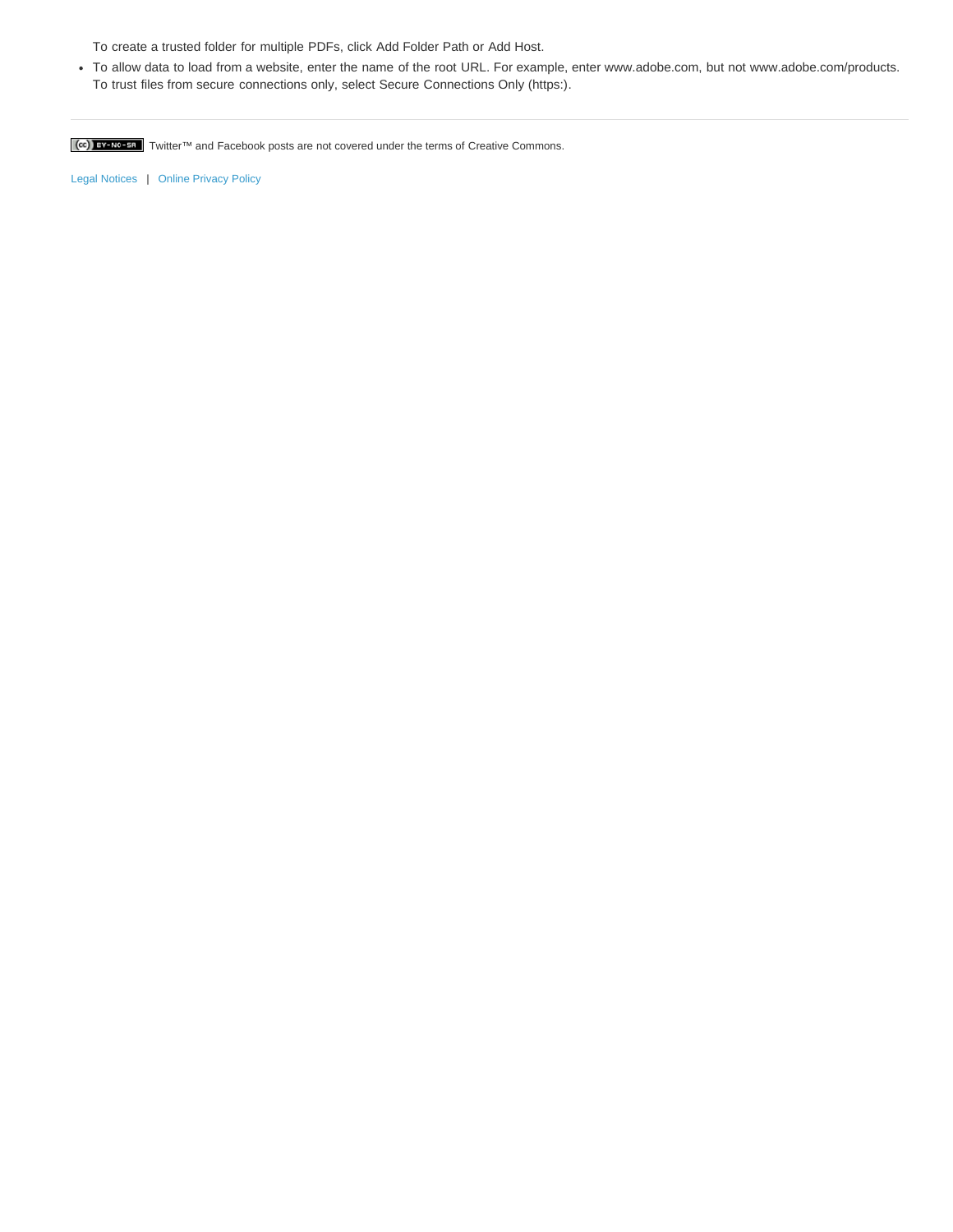# <span id="page-18-0"></span>Share, comment, and review

**[Share documents](#page-18-1) [Store files on Acrobat.com](#page-18-2) [Comment on and review PDF files](#page-18-3)**

# <span id="page-18-1"></span>**Share documents**

You can use Adobe Reader to share documents with others. You can share files using Adobe SendNow or share files by email.

Do one of the following:

- Choose File > Share Files Using SendNow Online.
- Click the Tools task pane, and then choose Send Files
- Choose File > Send File

Follow onscreen instructions to share the file with others.

For detailed information, see [Share files from Acrobat.com using SendNow Online](http://help.adobe.com/en_US/acrobat/using/WSdd9016941e18301166aeac2612a18183190-8000.html) and [Share files by e-mail](http://help.adobe.com/en_US/acrobat/using/WSdd9016941e1830114cd3902812a181c1f49-8000.html) in Acrobat Help.

# <span id="page-18-2"></span>**Store files on Acrobat.com**

Acrobat.com allows you to store and access PDF and other documents from multiple devices.

To store files on Acrobat.com, do one of the following:

- $\cdot$  Click  $\circledcirc$  in the toolbar
- Click Tools > Store Files.
- In the Save dialog boxes (File > Save or File > Save As), from the Save to Online Account list, choose an account.

## <span id="page-18-3"></span>**Comment on and review PDF files**

You can comment on PDF files using the annotations and drawing markup tools. All annotation and drawing markup tools are available. When you receive a PDF to review, you can annotate it by using the commenting and markup tools.





A. Add Sticky Note B. Highlight text C. Add Text Comment D. Attach file E. Record audio F. Add Stamp tool and menu G. Insert text at cursor H. *Replace text I. Strikethrough J. Underline K. Add note to text L. Text Correction Markup* 



**[To the top](#page-18-0)**

**[To the top](#page-18-0)**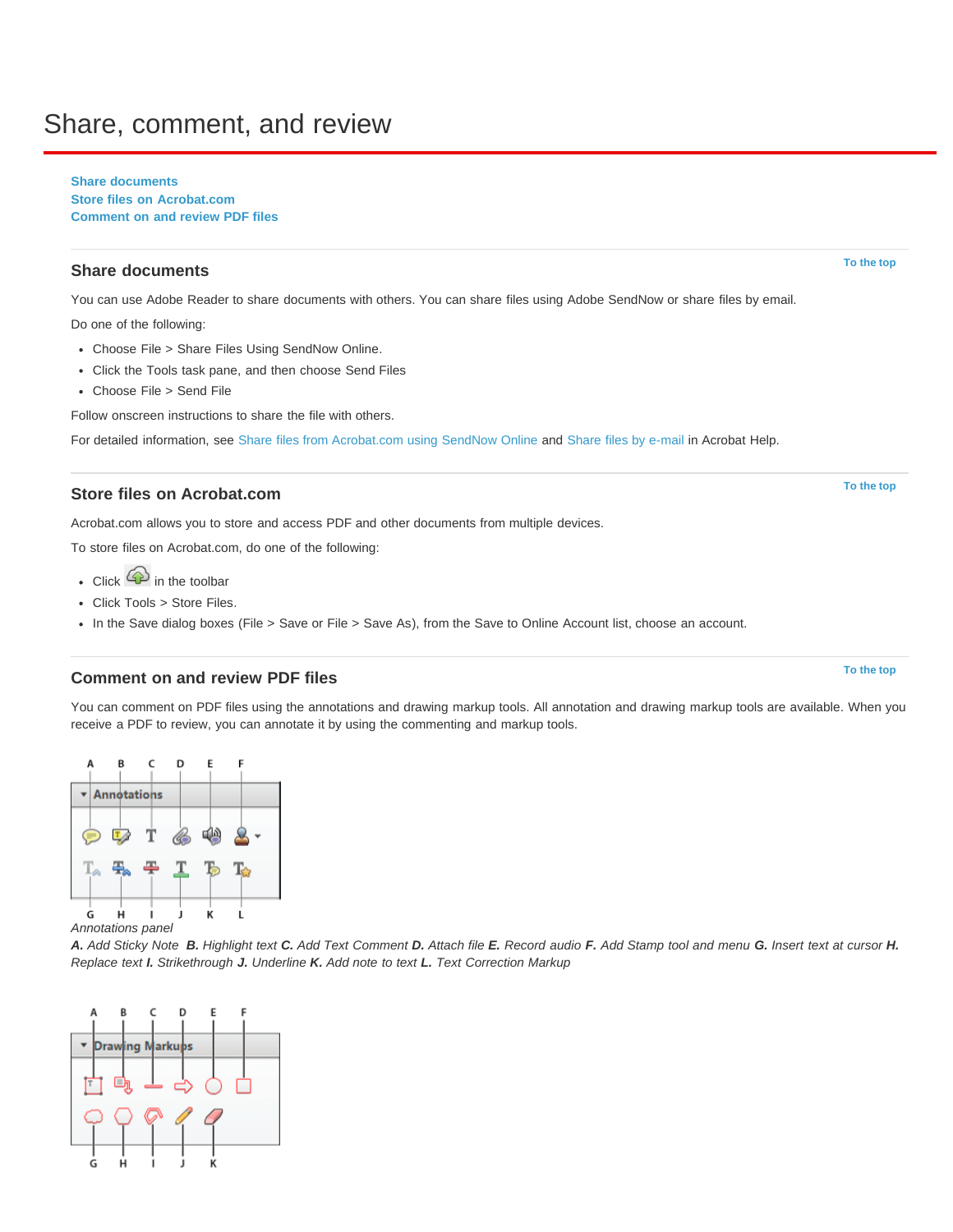*Drawing Markups panel* A. Add text box B. Add text callout C. Draw line D. Draw arrow E. Draw oval F. Draw rectangle G. Draw cloud H. Draw polygon I. Draw connected *lines J. Draw free form K. Erase free form* 

#### **Reply to comments, or delete replies**

- Right-click a comment, and choose Reply from the pop-up menu.
- If later decide to remove your reply, right-click it, and click Delete.

For more information, see [Reply to comments](http://help.adobe.com/en_US/acrobat/using/WS58a04a822e3e50102bd615109794195ff-7e46.w.html) in Acrobat Help.

#### **Approve or reject a PDF**

If you're asked to approve a PDF, you receive an e-mail message that provides step-by-step instructions. At the top of the PDF, use options in the Stamps palette and the document message bar to approve or reject the document.

For more information, see [Participate in an approval workflow](http://help.adobe.com/en_US/acrobat/using/WSEA47BDB8-F614-4a8a-B707-C6081CBB9EF8.w.html) in Acrobat Help.

*Note: Only Acrobat users with multi-byte versions of Acrobat can start an approval workflow. However, Reader users with any language version can approve or reject a PDF.*

#### **Track a review (Reader application only, not browser)**

To track a document review or view the status of a review, choose View > Tracker. The Tracker shows who has joined a review and how many comments each person has published.

- The left side of the Tracker shows all PDF documents in managed reviews.
- The right side lists the date and time the PDF was sent and the list of invited reviewers. Links to shared PDFs provide additional information, including the deadline (if set) and the number of comments submitted per reviewer. Deleting a link in the Tracker does not delete the PDF file.
- Latest Updates summarizes the latest changes to reviews.

For more information, see [Track reviewed PDFs](http://help.adobe.com/en_US/acrobat/using/WSF828A086-90E7-440d-889B-C2A5AE655E57.w.html) in Acrobat Help.

#### **Recover from an unexpected shutdown (Reader application only, not browser)**

The Autosave feature prevents changes from being lost after an unexpected interruption.

- 1. Open the files you were working on before the unexpected shutdown.
- 2. When prompted, click Yes to open the files that were automatically saved.
- 3. Save the files with the same names as the files you were originally working on.

#### **If automatic saving is disabled, restart it from the Preferences dialog box**

- 1. Right-click a document, and choose Page Display Preferences from the pop-up menu.
- 2. In the left column, select Documents, and then select Automatically Save Document Changes To Temporary File Every XX Minutes.
- 3. In the Minutes box, specify how often you want to save files.

Twitter™ and Facebook posts are not covered under the terms of Creative Commons.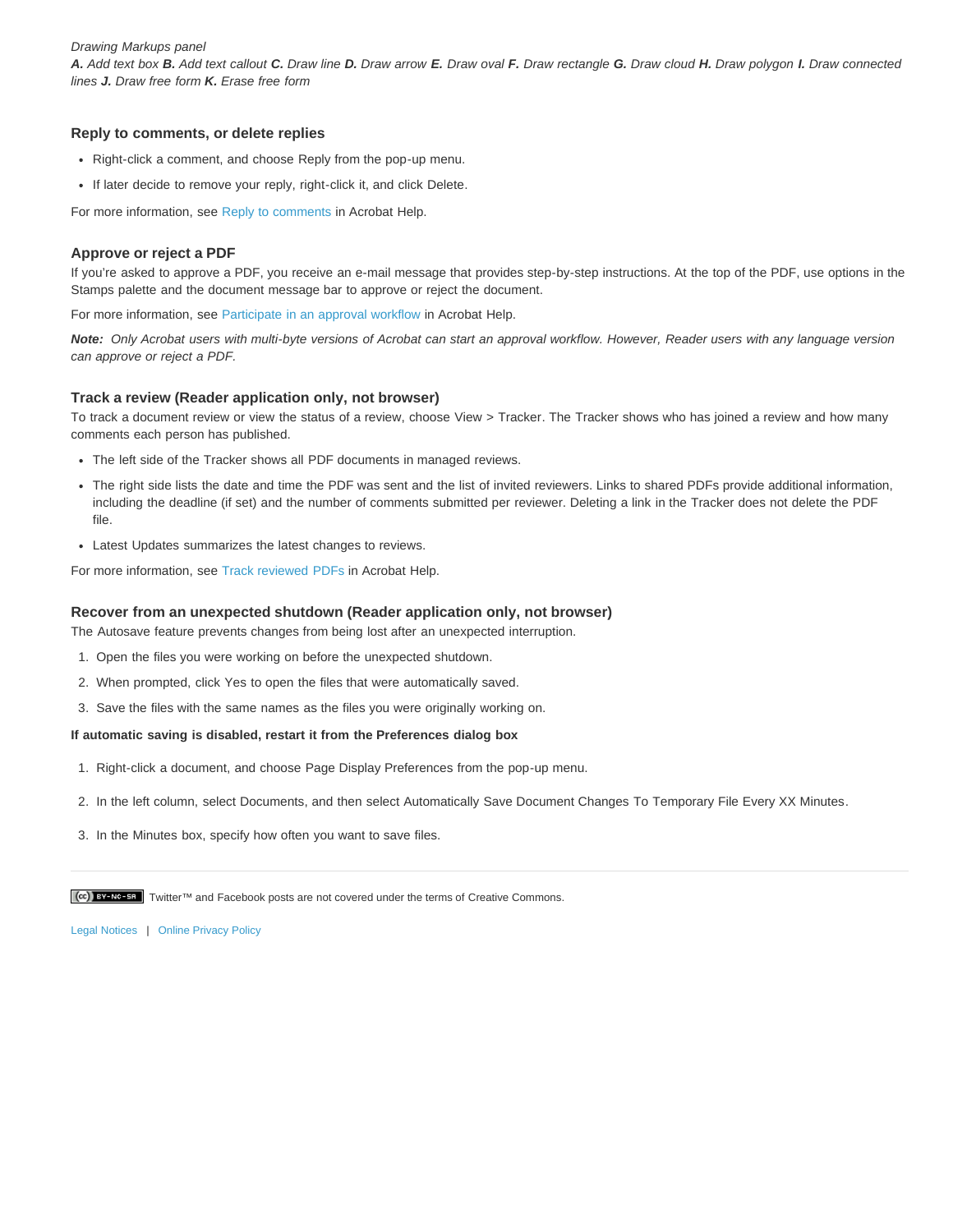# <span id="page-20-0"></span>Create PDFs, convert to Word, or access other online services

**[Create a PDF](#page-20-1)**

**[Convert a PDF to Word or Excel](#page-20-2) [Learn about more online services](#page-21-0)**

# <span id="page-20-1"></span>**Create a PDF**

**[To the top](#page-20-0)**

**[To the top](#page-20-0)**

You can create PDFs from Reader by using Adobe CreatePDF, a web-based service on Acrobat.com. Adobe CreatePDF lets you convert files in several formats to PDF.

1. Click the Convert to PDF icon  $\Box$  in the Reader toolbar.

*If the Convert to PDF icon is not in the toolbar, right-click the toolbar, and choose File > CreatePDF Online.*

- 2. In the Create PDF panel on the right, click Select File To Convert To PDF and locate the file you want to convert.
- 3. Click Convert.

Once Reader converts the file, a Completion box appears in the Tools pane. With a paid subscription to Acrobat.com, you can open the PDF in a new Reader window by clicking the View PDF File In Reader link. Users with a free account can view their PDF on Acrobat.com.

For more information about the CreatePDF service, go to [www.adobe.com/go/acrobat\\_com\\_en.](http://www.adobe.com/go/acrobat_com_en)

# <span id="page-20-2"></span>**Convert a PDF to Word or Excel**

You can convert PDFs to Microsoft Word or Excel by using Adobe ExportPDF, a web-based service on Acrobat.com. For more information about the ExportPDF service, go to [www.adobe.com/go/acrobat\\_com\\_en.](http://www.adobe.com/go/acrobat_com_en)

- 1. Open the PDF you want to export to Word or Excel.
- 2. Click the Convert PDF icon in the Reader toolbar to open the Tools pane.

*If the Convert PDF icon is not in the toolbar, right-click the toolbar, and choose File > Convert PDF to Word or Excel Online.*

- 3. In the Export PDF panel, the currently open document is selected for conversion. Click Select PDF File to select another PDF document.
- 4. From the Convert To menu choose Microsoft Word, Rich Text Format, or Microsoft Excel.
- 5. If the document contains scanned text in another language, click Change, select the language in the OCR Settings dialog box, then click OK.
- 6. Click Convert.
- 7. Do one of the following:
	- If you have a subscription to the service, click Sign In (at the top of the panel), enter your e-mail address and password, then click Sign In.
	- If you do not have an Adobe ID, click Sign Up Now, and follow the on-screen instructions.
- 8. When the Completed message appears in the Tools pane, click Save Converted File.



*Click Save Converted File when Completed message appears.*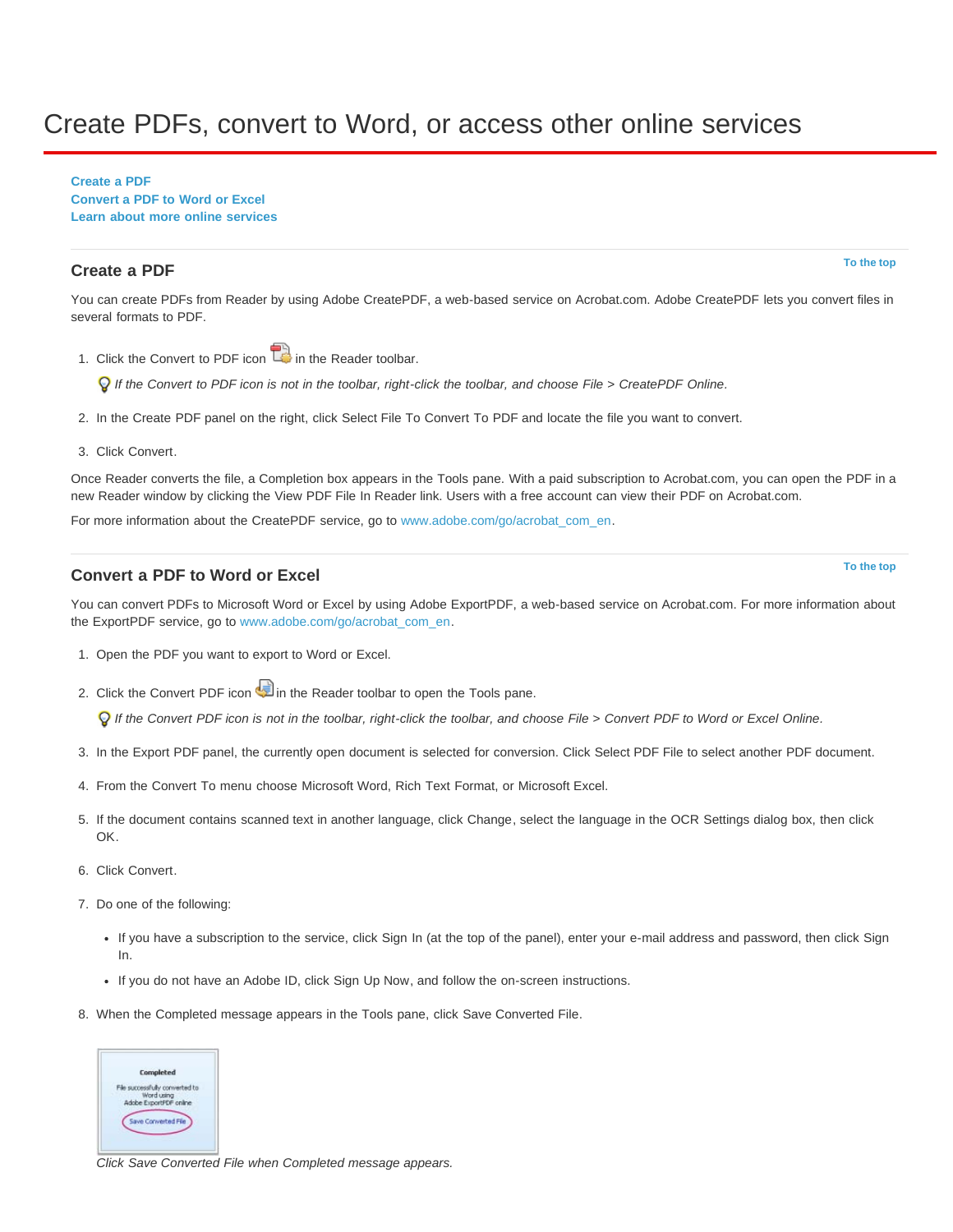9. In the Save As dialog box, browse to the location where you want to save the file, enter the file name, and click Save.

# <span id="page-21-0"></span>**Learn about more online services**

Create PDF and Export PDF are just two of the online services available in Reader. In the upper right of the window, click Tools to check for new services. To learn more, visit [www.adobe.com/go/learn\\_acr\\_dex\\_en.](http://www.adobe.com/go/learn_acr_dex_en)

**[To the top](#page-20-0)**

Tec)BY-NC-5R Twitter™ and Facebook posts are not covered under the terms of Creative Commons.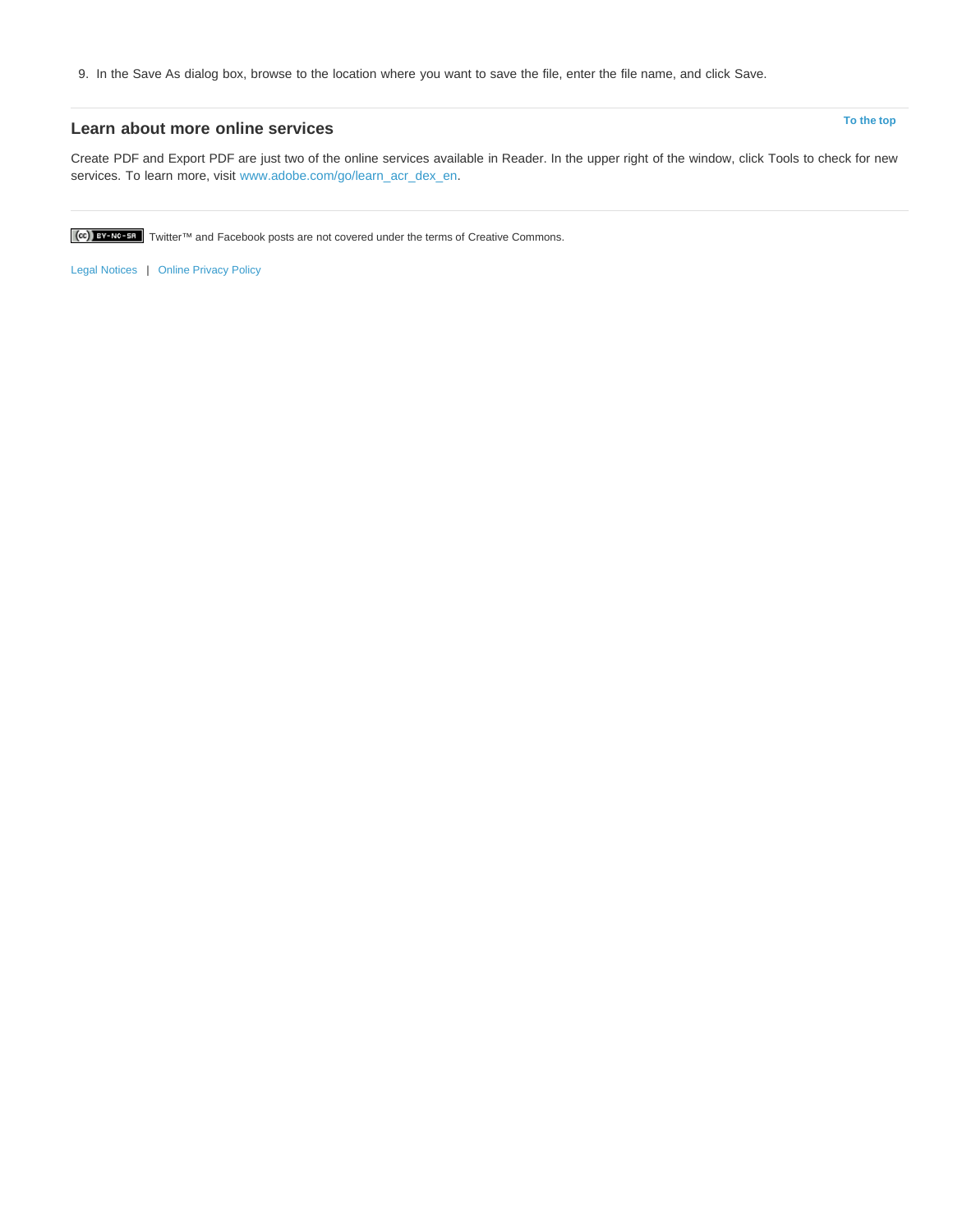# <span id="page-22-0"></span>Open, edit, or delete PDFs

**[Why can't I open or edit a PDF?](#page-22-1) [Combining PDFs](#page-22-2) [Deleting PDFs](#page-22-3)**

### <span id="page-22-1"></span>**Why can't I open or edit a PDF?**

**You want advanced editing available in Adobe Acrobat**

While the free Adobe Reader lets you view PDFs, some advanced editing requires Adobe Acrobat. Examples include the following:

- Editing text
- Combining PDFs
- Scanning to PDF
- Creating new forms (Reader can fill out existing forms)

For more information, see this [detailed comparison of Acrobat and Reader features.](http://www.adobe.com/products/acrobat/matrix.html)

#### **The PDF is password-protected and has editing restrictions**

If you receive a password-protected PDF, use the designated password to open the document. Some secured documents have restrictions that prevent you from printing, editing, or copying content. If a document has restricted features, any tools and menu items related to those features are dimmed in Reader.

If you have trouble opening a PDF, or if you are restricted from using certain features, contact the author of the PDF.

#### **You receive the error, "one or more Adobe PDF Extensions are disabled"**

To fix the problem, complete the following steps:

- 1. Open Internet Options in Control Panel and click the Advanced tab.
- 2. Select the check box, Enable Third-Party Browser Extensions.
- 3. Click OK, and then restart your computer.

#### **More troubleshooting tips**

For more troubleshooting tips, see these tech notes:

- [Can't open a PDF](http://kb2.adobe.com/cps/836/cpsid_83686.html)
- [Can't view a PDF on the web | Quick fix](http://kb2.adobe.com/cps/836/cpsid_83688.html)

#### <span id="page-22-2"></span>**Combining PDFs**

The free Adobe Reader cannot combine multiple PDF files; however, Adobe Acrobat can. For more information, see [PDF Portfolios and combined](http://help.adobe.com/en_US/acrobat/using/WS58a04a822e3e50102bd615109794195ff-7edd.w.html) [PDFs](http://help.adobe.com/en_US/acrobat/using/WS58a04a822e3e50102bd615109794195ff-7edd.w.html) in Acrobat Help.

# <span id="page-22-3"></span>**Deleting PDFs**

PDF files are stored in a variety of folders on your computer, depending upon whether you received the PDF in email, from the web, or via another source.

To quickly find a PDF, search for the filename in Windows or Mac OS. Then navigate to the found folder, right-click the PDF file, and choose Delete (Windows) or Move to Trash (Mac OS).

Twitter™ and Facebook posts are not covered under the terms of Creative Commons.

#### **[To the top](#page-22-0)**

**[To the top](#page-22-0)**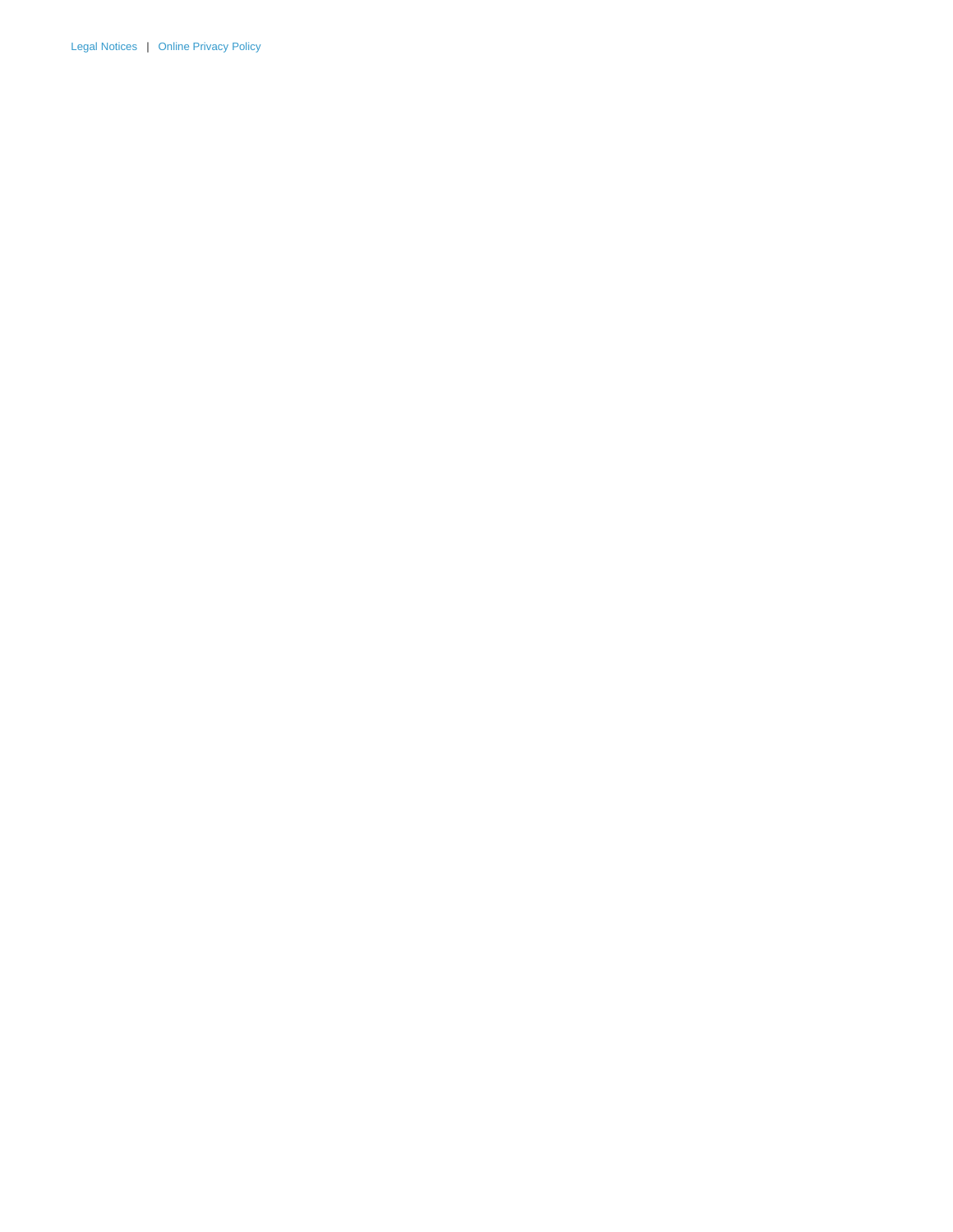# <span id="page-24-0"></span>Save, view, and search PDFs

**[Save PDFs](#page-24-1)**

**[Why can't I save a PDF?](#page-24-2) [View and navigate PDFs](#page-24-3) [Zoom into a specific area](#page-25-0) [Find information in a PDF](#page-25-1) [View and search a PDF Portfolio](#page-25-2)**

**[View images, objects, or 3D models](http://idiom-q-win-1/reader/using/view-images-objects-or-3d.html)**

### <span id="page-24-1"></span>**Save PDFs**

If the PDF author has enabled local saving, you can save a copy of a PDF or PDF Portfolio.

**Reader application or web browser**

To save a PDF, click the disk icon  $\Box$  in the toolbar at the upper left of the window.

#### **Reader application only**

- To create a copy of a PDF, choose File > Save As.
- To save the PDF as accessible text, choose File > Save As Other > Text.

# <span id="page-24-2"></span>**Why can't I save a PDF?**

Because the PDF author has disabled local saving for security, copyright protection, or other reasons.

If you need to save the PDF, contact the author, and ask them to enable local saving. For more information, see [Enable Reader users to save](http://help.adobe.com/en_US/acrobat/using/WS58a04a822e3e50102bd615109794195ff-7e0d.w.html) [form data](http://help.adobe.com/en_US/acrobat/using/WS58a04a822e3e50102bd615109794195ff-7e0d.w.html) in Acrobat Help.

### <span id="page-24-3"></span>**View and navigate PDFs**

Do any of the following:

To enlarge or reduce the page, use the zoom, magnification, and fit options in the toolbar at the top of the window.

*Zoom, magnification, and fit options in toolbar*

- To go to a specific page number, enter it to the right of the Show Previous  $\bigcirc$  and Show Next  $\bigcirc$  buttons in the toolbar.
- $\bullet$  To navigate visually, click the Page Thumbnails icon  $\Box$  at the upper left of the window.
- To jump to areas of interest, click the Bookmarks icon  $\mathbb F$  at the upper left of the window.



*Quickly navigate with these options*

**[To the top](#page-24-0)**

**[To the top](#page-24-0)**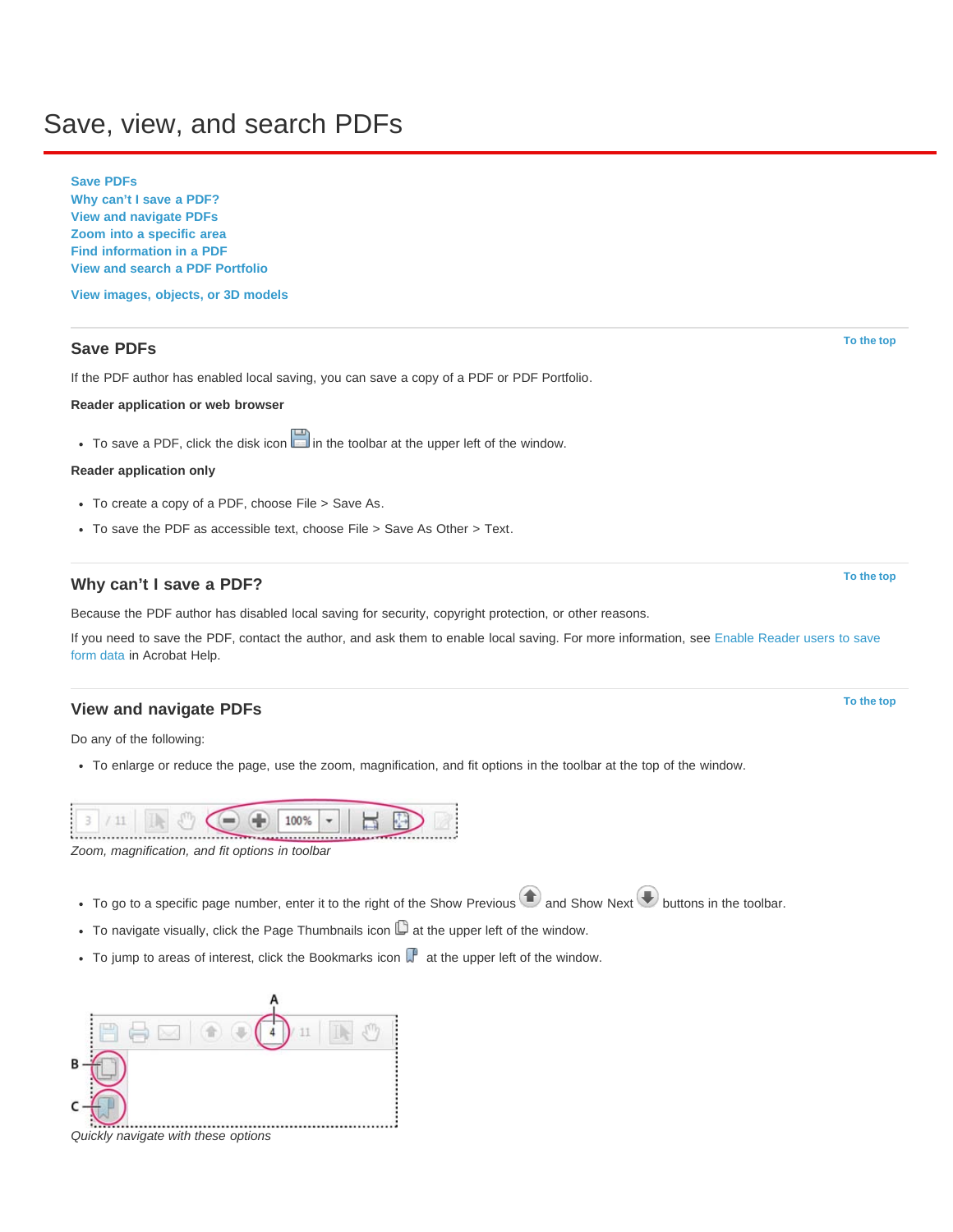To set scrolling and multi-page view options, in Reader, choose View > Page Display menu. In the browser, right-click the Reader toolbar and choose Page Display.

Also see View images, objects, or 3D-models. For more information, see [Navigating PDF pages](http://help.adobe.com/en_US/acrobat/using/WSD1CC3AD9-BF89-452d-AF01-70EEE881A39B.w.html) in Acrobat Help.

### <span id="page-25-0"></span>**Zoom into a specific area**

- Right-click the document, and choose Marquee Zoom from the pop-up menu. Then drag across the area you want to magnify.
- (Reader application only, not browser) From the View > Zoom menu, choose Dynamic Zoom, Pan & Zoom, or Loupe Tool. For more information about each option, see [Adjusting PDF views](http://help.adobe.com/en_US/acrobat/using/WS58a04a822e3e50102bd615109794195ff-7fd5.w.html) in Acrobat Help.

# <span id="page-25-1"></span>**Find information in a PDF**

**[To the top](#page-24-0)**

To search page content, do either of the following:

Right-click the document, and choose Find from the pop-up menu. In the upper right of the window, enter your search term, and click the arrows to navigate to each instance.

|      | <b>Tools</b> | <b>Sign</b> | Comment |  |
|------|--------------|-------------|---------|--|
| Find | Previous     |             | Next    |  |

*To display the search box, right-click the document, and choose Find.*

- To perform a more complex search for whole words, phrases, comments, and other options, do either of the following:
	- In a web browser, click the binoculars  $\mathbb{H}$  at the left of the window.
	- In the Reader application, choose Edit > Advanced Search.

At the bottom of the search pane, click Show More Options to further customize your search. For more information, see [Advanced Search](http://help.adobe.com/en_US/acrobat/using/WS047F7D61-E05E-4e82-98BA-F84B2E7A5974.w.html) [options](http://help.adobe.com/en_US/acrobat/using/WS047F7D61-E05E-4e82-98BA-F84B2E7A5974.w.html) in Acrobat Help.

### <span id="page-25-2"></span>**View and search a PDF Portfolio**

A PDF Portfolio is a collection of files in various formats created in different applications. You can use the Reader search tools to find text throughout the PDF Portfolio. Type the text you want to find in the Search box in the PDF Portfolio toolbar. The search results show all files where the text was found.

- For PDF files, expand the list to see the results in context. Click a search result to go to the location of the text in the PDF.
- For other types of files, click Open, and then search the file.

Tec)BY-NG-58 Twitter™ and Facebook posts are not covered under the terms of Creative Commons.

[Legal Notices](http://help.adobe.com/en_US/legalnotices/index.html) | [Online Privacy Policy](http://helpx.adobe.com/go/gffooter_online_privacy_policy)

**[To the top](#page-24-0)**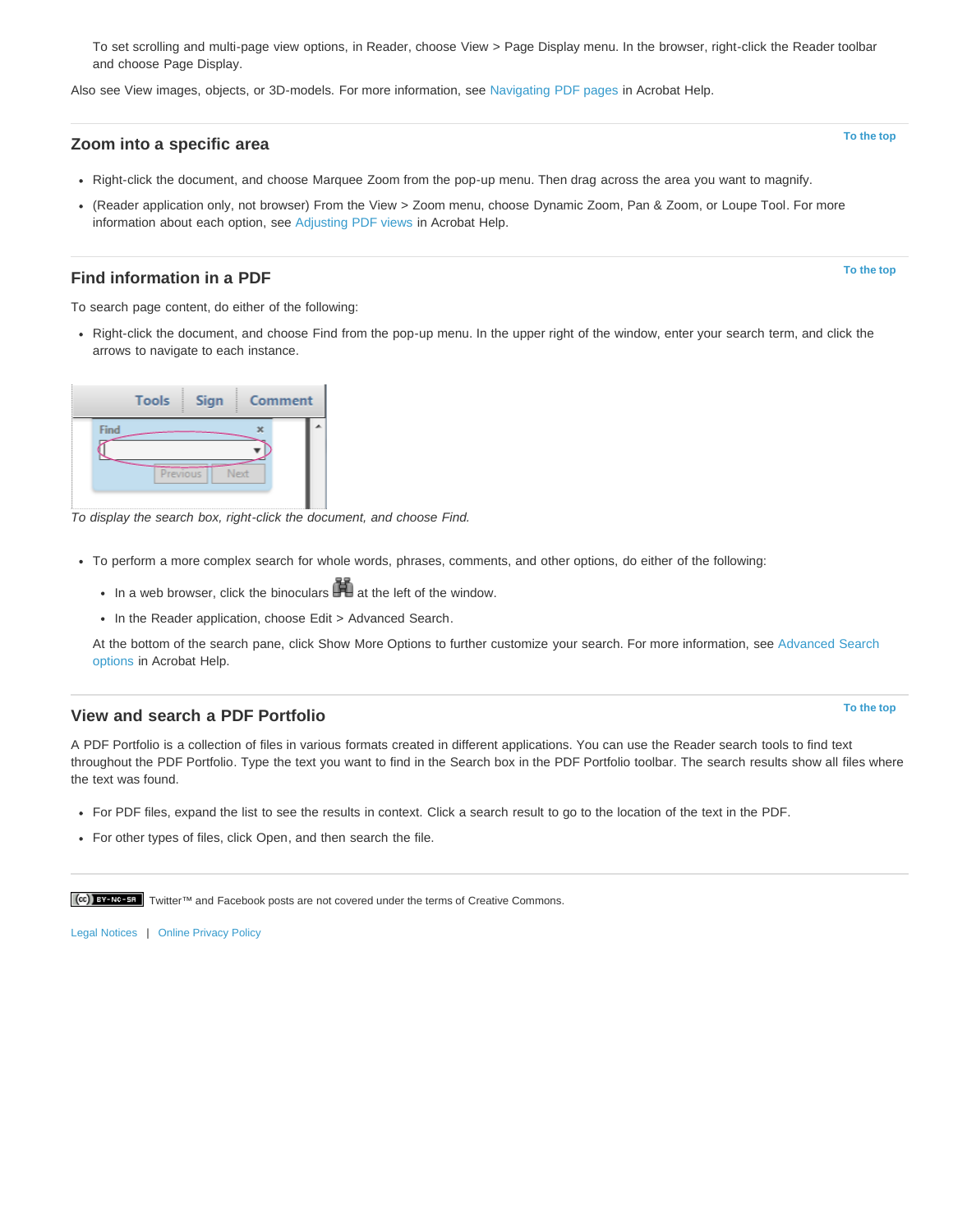# <span id="page-26-0"></span>Fill in forms

**[Is the form fillable?](#page-26-1) [Fill in interactive forms](#page-28-0) [Fill in forms with Add Text Comment tool](#page-29-0) [Save forms](#page-29-1) [Print forms](#page-29-2) [Clear forms](#page-29-3) [Import or export form data \(Reader application only, not browser\)](#page-30-0)**

# <span id="page-26-1"></span>**Is the form fillable?**

Not all forms are fillable. Sometimes form creators don't convert their PDFs to interactive *fillable* forms. Or, they intentionally design a form that you must print and fill in by hand. These non-interactive forms are called *flat* forms.

## **Purple bar across the top?**

| form pdf - Adobe Reader<br>æ                                                                          | <b>SCHOOL SECTION</b>                |
|-------------------------------------------------------------------------------------------------------|--------------------------------------|
| Edit View Window Help<br>File                                                                         |                                      |
| $B$ 2 $C$ $B$ $C$ $C$ $1$ $1$ $C$ $B1$ <sup>x</sup><br>ы                                              | Tools<br>Sion Comment                |
| 己<br>Please fill out the following form. You can save data typed into the form.                       | <b>Highlight Eviding Fields</b><br>a |
| Name                                                                                                  |                                      |
| <b>Thus:</b><br><b>Let</b>                                                                            |                                      |
|                                                                                                       |                                      |
| А                                                                                                     |                                      |
|                                                                                                       |                                      |
| 3. sample form ReaderExtended basicadf - Adobe Reader                                                 | <b>WEIGHT</b>                        |
| File Edit View Window Help                                                                            |                                      |
| $\bigcirc$<br>日日<br>$\leftarrow$<br>83.1%<br>7.1<br>Ш<br>Isid<br>×                                    | Tools<br>Sign<br>Extended<br>Comment |
| This PDF can be completed.<br>Add Text Comment<br>Ⅱ       T · Helvetica<br>using the Add Test Comment | $-112$<br>٠                          |
| teel                                                                                                  |                                      |
|                                                                                                       |                                      |
| Name<br>а                                                                                             |                                      |
| Dean                                                                                                  |                                      |
|                                                                                                       |                                      |

B

#### *Fillable forms*

*A. Interactive forms highlight where you should type B. Forms with the Add Text Comment tool let you add text anywhere on the form* 

The purple message bar indicates that the form is fillable. Depending on how the form was created, it could be "interactive" or "flat".

**Interactive form** An *interactive* form contains fields that you can select or fill in. You can turn on the Auto-Complete option to help you fill in forms more quickly.

**Flat form with Add Text Comment tool** A *flat* form does not have interactive fields. However, if available, you can use the Add Text Comment (Typewriter) tool to type over blank form fields. You can add text anywhere on the form, not only within specific boxes.

*Note: The purple bar displays only if the creator of the form enabled it.*

#### **Add Text Comment tool visible?**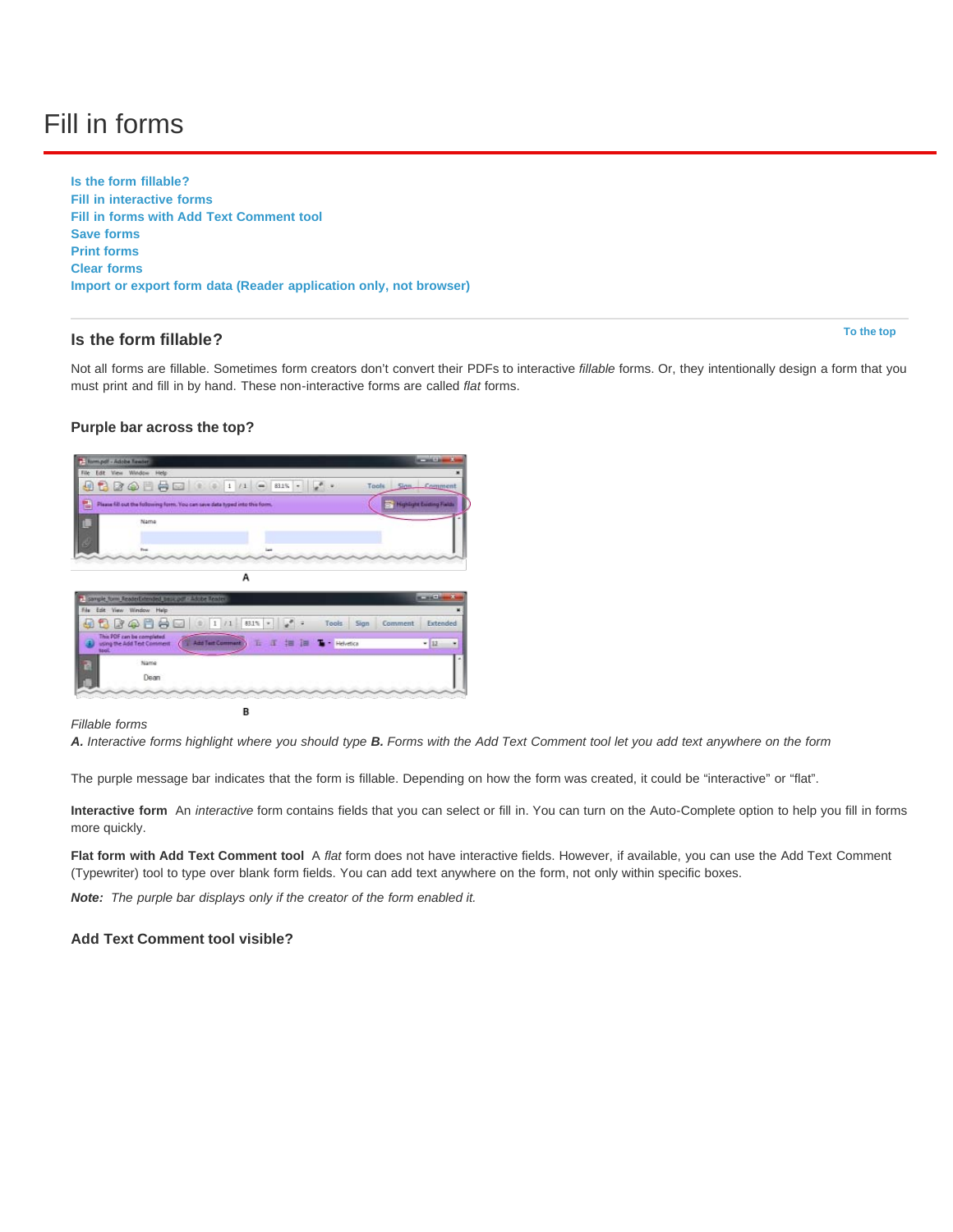

| Q * 四 + L2 H * Page * Stety * Task * Q *                                                                                                    |
|---------------------------------------------------------------------------------------------------------------------------------------------|
|                                                                                                                                             |
|                                                                                                                                             |
| <b>Satisfaction Survey</b><br>$-11 - -$<br>Please take a moment to rate our services. Thank you for giving us the opportunity to serve you. |

*If the Add Text Comment tool is available, you can add text anywhere on the form.*

Forms that display the Add Text Comment tool, let you add text anywhere on the form. If you don't see the Add Text Comment tool palette as shown above, look in the Tools or Sign pane (depending on your version of Reader) for the Add Text Comment option.

*Note: The Add Text Comment tool is available only if the creator of the form enabled it.*

#### **Yellow bar across the top?**

|        | File Edit View Window Help                                                                                                                                                                                                     |                                                                                                                                                                                                                                |                                                                      |        |
|--------|--------------------------------------------------------------------------------------------------------------------------------------------------------------------------------------------------------------------------------|--------------------------------------------------------------------------------------------------------------------------------------------------------------------------------------------------------------------------------|----------------------------------------------------------------------|--------|
|        |                                                                                                                                                                                                                                |                                                                                                                                                                                                                                |                                                                      |        |
|        | $\pi$ ( $\frac{1}{2}$ ( $\frac{1}{2}$ 1 / 2 $\frac{1}{2}$ 0 $\frac{1}{2}$   $\frac{1}{2}$   663% $\frac{1}{2}$ + Tools                                                                                                         |                                                                                                                                                                                                                                | Comment                                                              | Share: |
|        | Protected View: This file originated from a potentially unsafe location. Learn More,                                                                                                                                           |                                                                                                                                                                                                                                | Enable All Features                                                  |        |
|        |                                                                                                                                                                                                                                |                                                                                                                                                                                                                                |                                                                      |        |
|        | STEP #1: Complete contact information                                                                                                                                                                                          |                                                                                                                                                                                                                                |                                                                      |        |
| u      | ORGANIZATION: WELL ARRESTED FOR THE CONTROL CONTROL CONTROL CONTROL CONTROL CONTROL CONTROL CONTROL CONTROL CONTROL CONTROL CONTROL CONTROL CONTROL CONTROL CONTROL CONTROL CONTROL CONTROL CONTROL CONTROL CONTROL CONTROL CO |                                                                                                                                                                                                                                |                                                                      |        |
|        | ADDRESS: ADDRESS:                                                                                                                                                                                                              |                                                                                                                                                                                                                                | URL: Production of the Commission of the Commission<br>M/S or SUITE: |        |
|        | CITY: STATE/PROVINCE/COUNTY:                                                                                                                                                                                                   |                                                                                                                                                                                                                                |                                                                      |        |
| g<br>m | ZIP/POSTAL CODE: WELL ARE A CODE OF THE CONTRACT OF THE CODE OF THE CONTRACT OF THE CONTRACT OF THE CONTRACT OF THE CONTRACT OF THE CONTRACT OF THE CONTRACT OF THE CONTRACT OF THE CONTRACT OF THE CONTRACT OF THE CONTRACT O | COUNTRY: The country of the country of the country of the country of the country of the country of the country of the country of the country of the country of the country of the country of the country of the country of the |                                                                      |        |

*A yellow message bar protects you from potentially risky files.*

A yellow message bar may appear when you open a form in Acrobat. Protected View limits what you can do in a PDF to protect your computer from potentially malicious content. If you trust the source of the file, click Enable All Features. Once enabled, you can look for the purple message bar or Typewriter tool.

#### **No purple bar or Typewriter tool?**



*Form with neither the purple bar across the top nor the Typewriter tool*

If you don't see a purple bar across the top or the Typewriter tool, your form is not fillable in Reader. You must print the form and fill it in by hand.

#### **Quick tip tutorials on filling in and saving forms**

For some quick tutorials on filling in forms, see these videos on Adobe TV:

- [How to enter form data using Adobe Reader](http://tv.adobe.com/watch/acrobat-x-tips-tricks/quick-tip-how-to-enter-form-data-using-adobe-reader/)
- [How to type into a form](http://tv.adobe.com/watch/acrobat-x-tips-tricks/quick-tip-how-to-type-into-a-pdf-form-in-adobe-reader/)
- [How to save form data](http://tv.adobe.com/watch/acrobat-x-tips-tricks/quick-tip-how-to-save-form-data-in-adobe-reader/)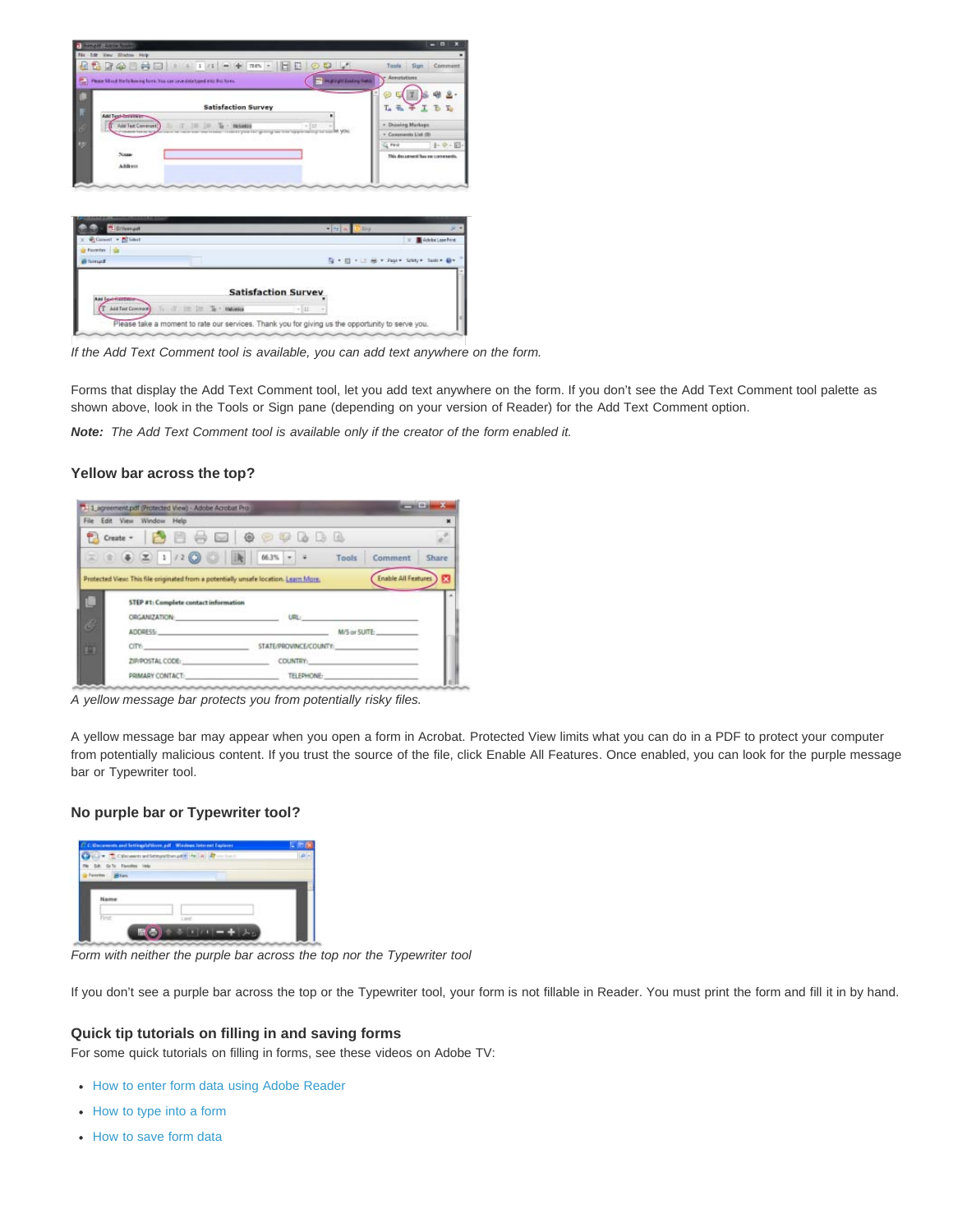#### **Sample forms: flat and interactive**

[Patti Sokol,](http://www.sokolconsulting.com/) of Sokol Consulting, created two sample forms to show the differences between a flat form and an interactive form. [Click here to see a](http://help.adobe.com/en_US/Acrobat/9.0/Samples/flatform.pdf) [flat form.](http://help.adobe.com/en_US/Acrobat/9.0/Samples/flatform.pdf) Notice that you cannot type in the fields of a flat form. [Click here to see an interactive form.](http://help.adobe.com/en_US/Acrobat/9.0/Samples/interactiveform_enabled.pdf) You can highlight the fields and type in them.

Be sure to read the information in the top text box of each sample form. Then move your cursor over the fields to see what actions are available. You can also print and save the forms to your computer.

#### <span id="page-28-0"></span>**Fill in interactive forms**

**[To the top](#page-26-0)**

An *interactive* fillable form contains fields that you can select or fill in. You can turn on the Auto-Complete option to help you fill in forms more quickly.

#### **Fill in an interactive form**

In an interactive form, the pointer changes to a different icon, depending the field. For example, the Hand  $\mathbb {Q}$  tool changes to an I-beam  $\bar l$  when you can type text into the form field.

- 1. If necessary, right-click the document, and select either the Hand tool  $\mathbb{S}^n$  or the Select tool  $\mathbb{I}$  from the pop-up menu.
- 2. To make form fields easier to identify, click the Highlight Fields button  $\Xi^2$  on the purple document message bar. Form fields appear with a colored background (light blue by default). A colored outline (red by default) identifies required form fields.
- 3. Click inside a text field to type. For check boxes or selection buttons, click the option you want to select.
- 4. Press Tab to move forward or Shift + Tab to move backward.
- 5. When finished, click the submit button to send the form data. The submit button can appear in the purple message bar at the top of the form or in the form itself.

For troubleshooting tips on completing forms, see [Troubleshooting forms](http://kb2.adobe.com/cps/531/cpsid_53173.html).

#### **Options for moving among form fields**

| Key                                      | <b>Result</b>                                   |
|------------------------------------------|-------------------------------------------------|
| Tab or Shift + Tab                       | Accepts typing and moves to next field          |
| Up/Left Arrow                            | Selects previous radio button in a group        |
| Down/Right Arrow                         | Selects next radio button                       |
| Esc                                      | Reject and deselect form field.                 |
| Esc (press twice)                        | Exits Full Screen mode                          |
| Enter or Return (single-line text field) | Accepts typing and deselects field              |
| Enter or Return (multiline text field)   | Creates paragraph return in same form field     |
| Enter or Return (check box)              | Turns check box on or off                       |
| Enter (keypad)                           | Accepts typing and deselects current form field |

#### **Enable the Auto-complete options (interactive forms only)**

The Auto-Complete feature stores entries that you type in interactive form fields. Auto-Complete then suggests or even automatically enters responses that match your typing in other form fields. The suggestions appear in a pop-up menu, from which you can select a match.

The Auto-Complete feature is off by default, so you must enable it in the Forms preferences if you want to use it.

- 1. Choose Edit > Preferences (Windows) or Reader > Preferences (Mac OS) to open the Preferences dialog box.
- 2. In the Preferences dialog box, click Forms from the list at left.
- 3. Under Auto-Complete, choose Basic or Advanced from the menu. (A description of each mode appears at the bottom of the dialog box.)
- 4. Select Remember Numerical Data if you want to store numbers that you type into forms.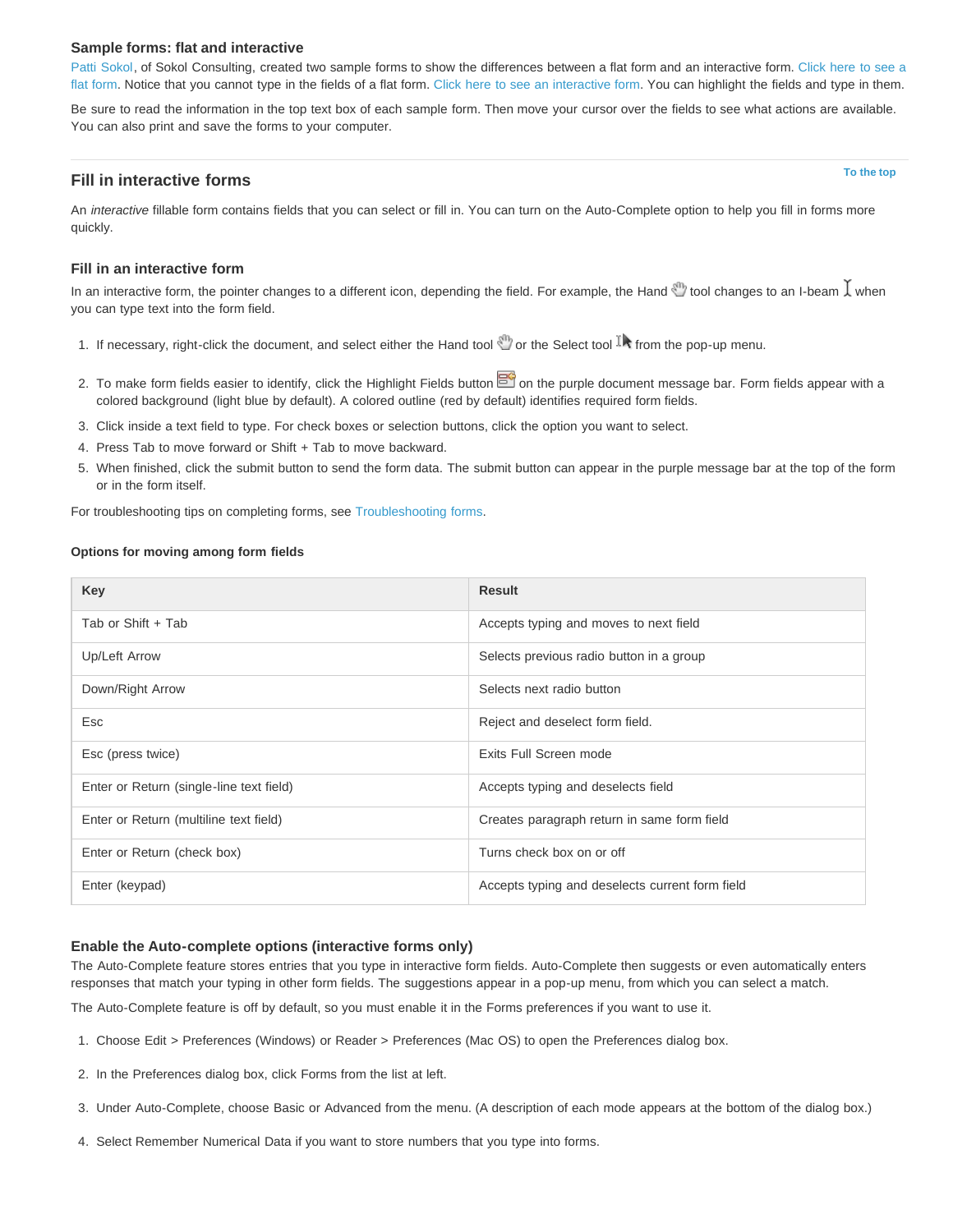#### **Remove entries from the Auto-Complete memory**

If Auto-Complete includes unwanted entries, such as inadvertent misspellings, you can remove them.

- 1. Choose Edit > Preferences (Windows) or Reader > Preferences (Mac OS) to open the Preferences dialog box.
- 2. In the Preferences dialog box, click Forms from the list at left.
- 3. Under Auto-Complete, select Edit Entry List, and then remove or change the unwanted words.

### <span id="page-29-0"></span>**Fill in forms with Add Text Comment tool**

If the form creator enabled the Add Text Comment tool, use that tool to fill out flat forms. The text you add with the Add Text Comment tool appears in the Comments List (Comment > Comments List).

1. In either the purple message bar or floating toolbar, click Add Text Comment.

*Note: If the Add Text Comment option is unavailable, you must print the form to fill it out.*

- 2. Click a blank form field and type.
- 3. (Optional) Adjust options in the purple message bar or floating toolbar to change the text size, position, or font.
- 4. When finished, print a copy of the completed form.

*Note: You cannot electronically submit a form filled out using the Add Text Comment tool. You must print the completed form.*

#### <span id="page-29-1"></span>**Save forms**

Not all forms can be saved. Completed forms can be saved only if the author of the form allows it. If the PDF author has enabled local saving, click the disk icon in the toolbar at the upper left of the window or in the floating toolbar if viewing the form on the web. Then rename the file and save the form with your information.

*The purple bar displays information, if you can save data typed into this form.*



*Floating toolbar in form viewed on the web.*

When you open a form in Adobe Reader, you can view the usage rights in the notification bar above the form. Contact the author of the form to change your usage rights.

### <span id="page-29-2"></span>**Print forms**

1. In the upper left of the window, click the Print button  $\Box$ .

2. Choose a printer from the menu at the top of the Print dialog box.

3. In the Comments And Forms menu in the upper-right area of the Print dialog box, choose one of the following:

- To print the form and the typed entries, choose Document.
- To print the form, the typed entries, and any comments on the form, choose Document And Markups.

# <span id="page-29-3"></span>**Clear forms**

**Clear a form in a browser**

**[To the top](#page-26-0)**

**[To the top](#page-26-0)**

**[To the top](#page-26-0)**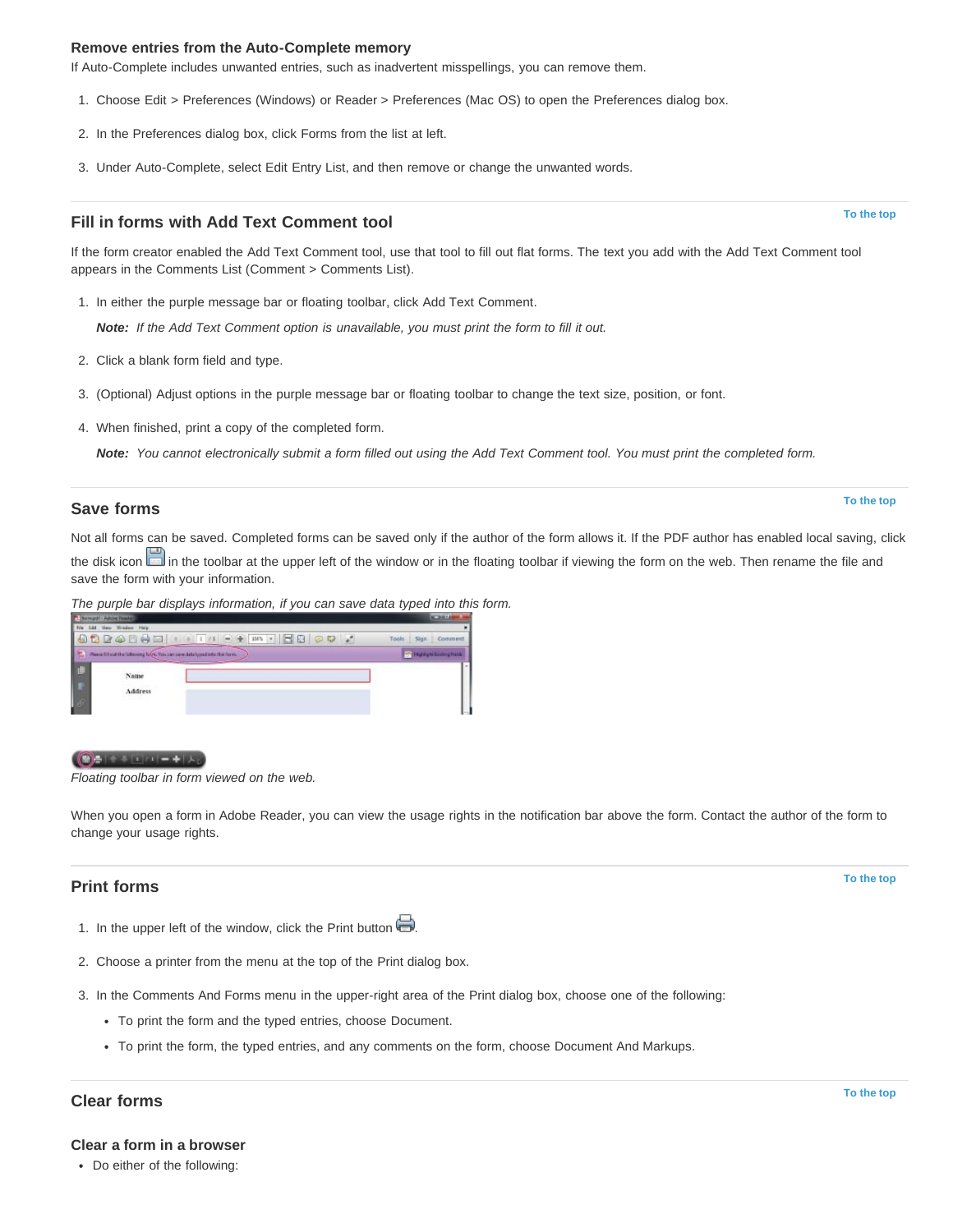- Select the reset form button, if one exists. You cannot undo this action.
- Quit the browser, and start again.

*Note: Clicking the web browser's Reload or Refresh button, the Back or Go Back button, or following a link to another page may not completely clear the form.*

#### **Clear a form in the Reader application**

Choose File > Revert.

### <span id="page-30-0"></span>**Import or export form data (Reader application only, not browser)**

**[To the top](#page-26-0)**

In some workflows, individuals submit filled-in forms as data-only files in a format such as FDF or XML. In Reader, you can import the data to view it in the context of the complete PDF:

• In the upper right of the window, click Extended, and then click Import Data.

Likewise, you can save the information in a completed PDF form as a data file in another format:

• In the upper right of the window, click Extended, and then click Export Data.

For more information, see [Manage form data files](http://help.adobe.com/en_US/acrobat/using/WSDD95883E-EB9B-409b-8C7C-33E0DAE68FFE.html) in Acrobat Help.

Twitter™ and Facebook posts are not covered under the terms of Creative Commons.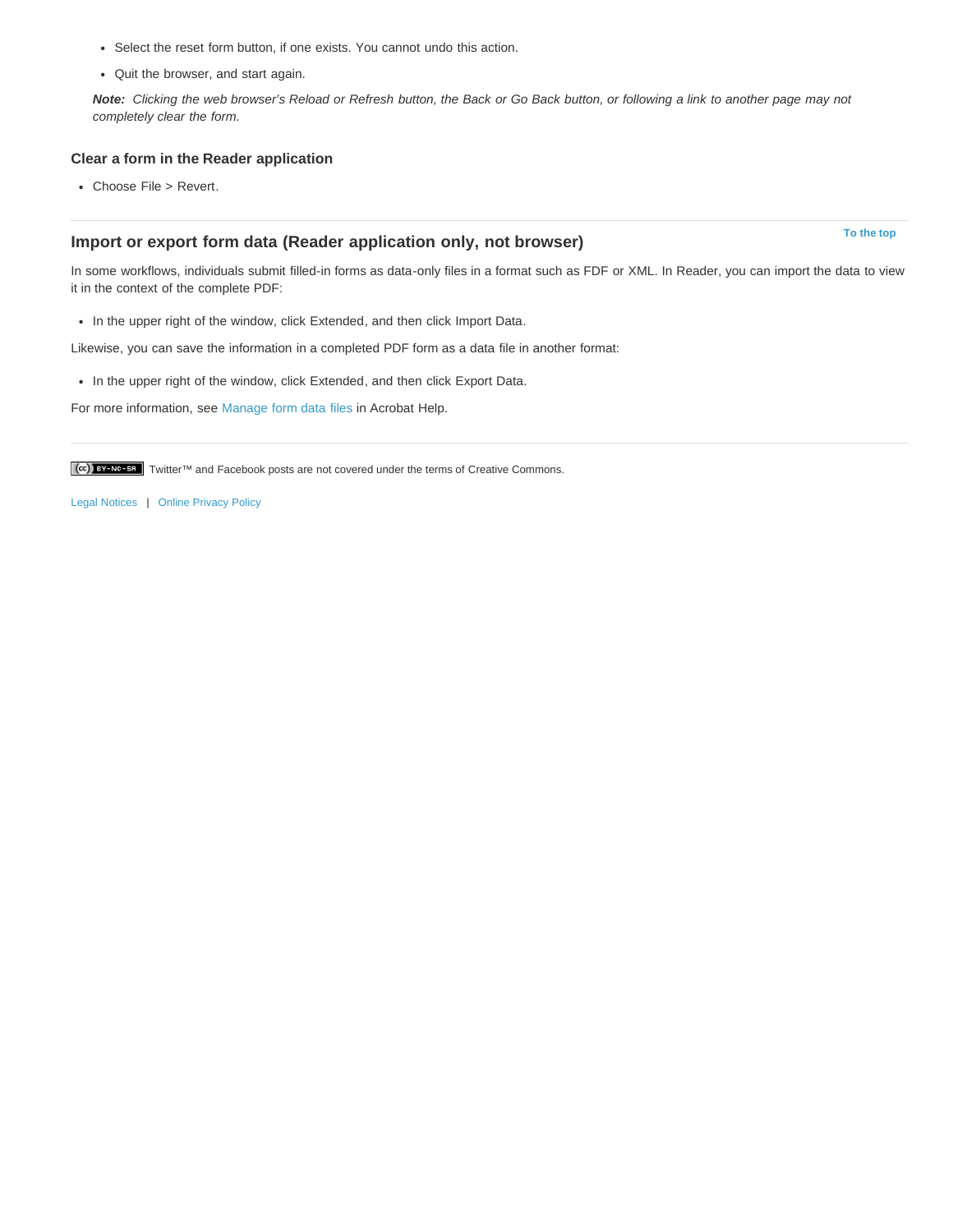# Messages from Adobe

The General preferences include options for allowing Adobe to display in-product marketing messages while you work in the program. You decide whether to receive these in-product marketing messages.

*Note: Transactional messages, which facilitate the Adobe Online Service, cannot be turned off.*

- 1. Open the Preferences dialog box.
	- (Windows) Choose Edit > Preferences.
	- (Mac OS) Choose Adobe Reader > Preferences.
- 2. Under Categories, click General.
- 3. In the Messages From Adobe section, select options as desired.

**Show Me Messages When I Launch Reader** Allows messages from Adobe to appear in the Welcome Screen when you launch the application without a document open. Click a message to get information about features, updates, or online services, or to open an element in the application, such as a task pane. Deselect the option to prevent in-product marketing messages from appearing.

Don't Show Messages While Viewing A Document Prevents in-product marketing messages from Adobe from appearing in the lower-left corner of the application window. Click the close button to dismiss the message. The message fades away if you do nothing. Leave the option deselected to allow in-product marketing messages.

Twitter™ and Facebook posts are not covered under the terms of Creative Commons.